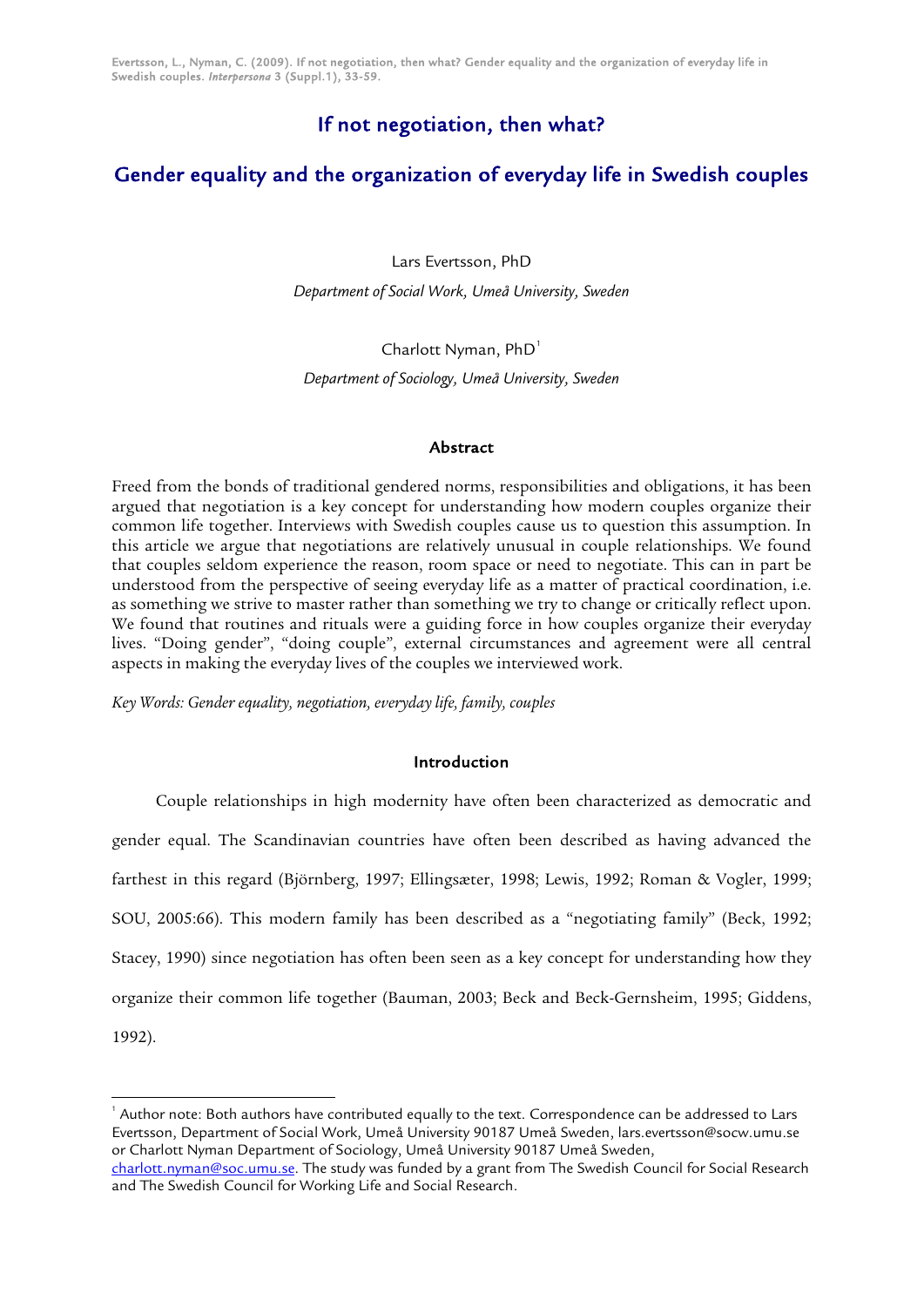Given this picture of the modern family, we wanted to investigate negotiation in Swedish couples. In our previous work, we had initially expected to find that negotiation was a central aspect of how Swedish couples arrive at ways of organizing their everyday lives. This was not what we found however. Instead, we found that couples very rarely use negotiation as a way to make everyday life work and we found few examples of what we would call negotiation (Nyman & Evertsson, 2005). Our aim in the current article, built on the assumptions from our earlier empirical findings, is to investigate why negotiation in couples is not as prevalent as is often assumed. The question we ask here is how, if not through negotiation, do couples make decisions and arrive at ways of organizing their lives together?

This study's use of in-depths interviews contributes to research on families and couples by offering a more nuanced picture of negotiation in couples and of how they go about organizing their everyday lives. In addition, it helps provide a better understanding of other forms of interaction in couple relationships. The results of this study also have policy implications for gender equality in Sweden (and perhaps other countries), since policies aimed at promoting gender equality often rest on an underlying assumption that couples negotiate. Implications for policy will be developed in the concluding discussion.

Below we provide a brief overview of how the concept of negotiation in family research has been used and understood. We then present some methodological considerations. Following this, we discuss our theoretical framework before moving on to the presentation of our results. Finally, in the discussion section of the paper we summarize our findings and discuss them in terms of theory. We also discuss implications of our results for efforts aimed at promoting gender equality.

#### *Research on the Negotiating Family*

In both Swedish and international research on the family, negotiation is often assumed to be a necessary and important part of couples' everyday lives. The focus on negotiation in family research is associated with the notion that modern couples can more freely choose how they will organize their relationship and common life together. Modern couples and families are often characterized as negotiating families (Beck, 1992; Stacey, 1990) in modernity theory and family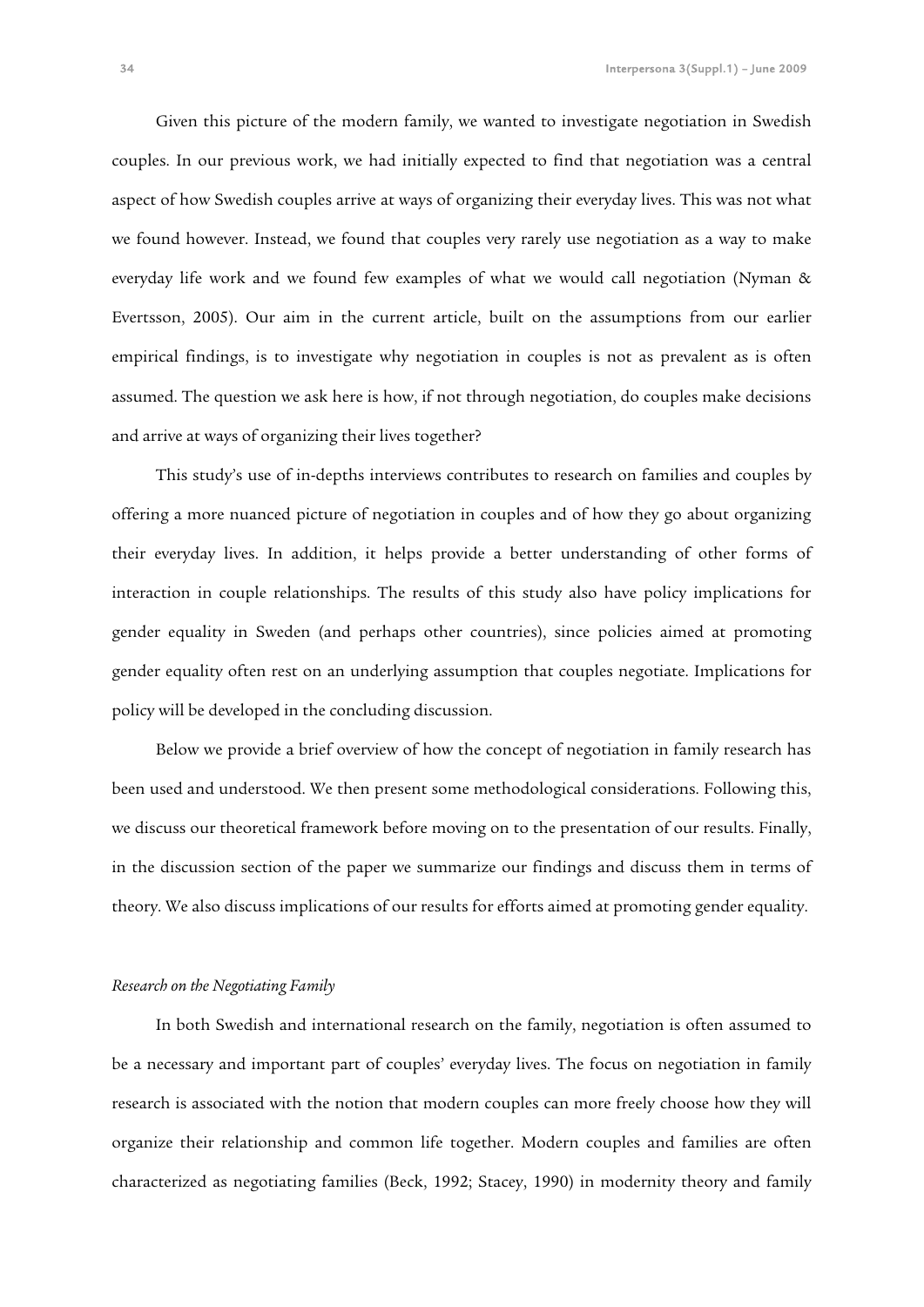research. Freed from the bonds of traditional gendered norms, responsibilities and obligations, it is argued, it becomes necessary to reflect over relationships; active choices and free and open communication then become imperatives. An underlying belief is that negotiation can transform couple relationships into more democratic and gender equal relationships (Giddens, 1992).

A number of topics and areas of family life have been seen as subject to as well as outcomes of negotiation between partners, for example the care of kin and relationships between children and other family members as well as the division and organization of housework, leisure time and household finances (Ahrne & Roman 1997; Andenæs, 1989; Björnberg & Kollind, 2003; Brandth & Kvande, 1991; Bäck-Wiklund & Bergsten, 1997; Bäck-Wiklund & Johansson, 2003; Daly, 2002; Finch & Mason, 1993; Gullestad, 1984; Krüger & Buchner, 1994; Roman, 2004; Røthing, 2004). It has been convincingly argued that the mere fact that discussions and conflicts can arise regarding these aspects of everyday life can be seen as a sign of increased gender equality since it reflects a less rigid and gender-bound division of work and responsibilities and a challenging of traditional gendered norms (Roman, 2004).

The application of the concept of negotiation on families has its merits. When first introduced into family research in the 1970s the concept of negotiation was a way of conceptualizing and addressing the changes toward gender equality that were taking place in society at large as well as in families. It underlined changes in gendered norms and structures and the increased freedom available to individuals to organize everyday life in less gender-traditional ways. The concept negotiation made visible and facilitated the inclusion of issues of gender (in)equality, power and conflict in the study of families and intimate relationships (Finch, 1989; Finch & Mason, 1993; Roman, 2004; Syltevik, 2000).

We argue however that after several decades of use, the concept of negotiation in family research has come to be used primarily to describe contemporary families as less bound by traditional gendered rules and norms. An unfortunate aspect of this is that negotiation is seldom clearly conceptualized and defined. Definitions, when provided, are often vague and broad. Much of the literature that discusses negotiation in families refers to negotiation that is implicit rather than explicit "open round-the-table discussions prompted by specific needs and events" (Finch &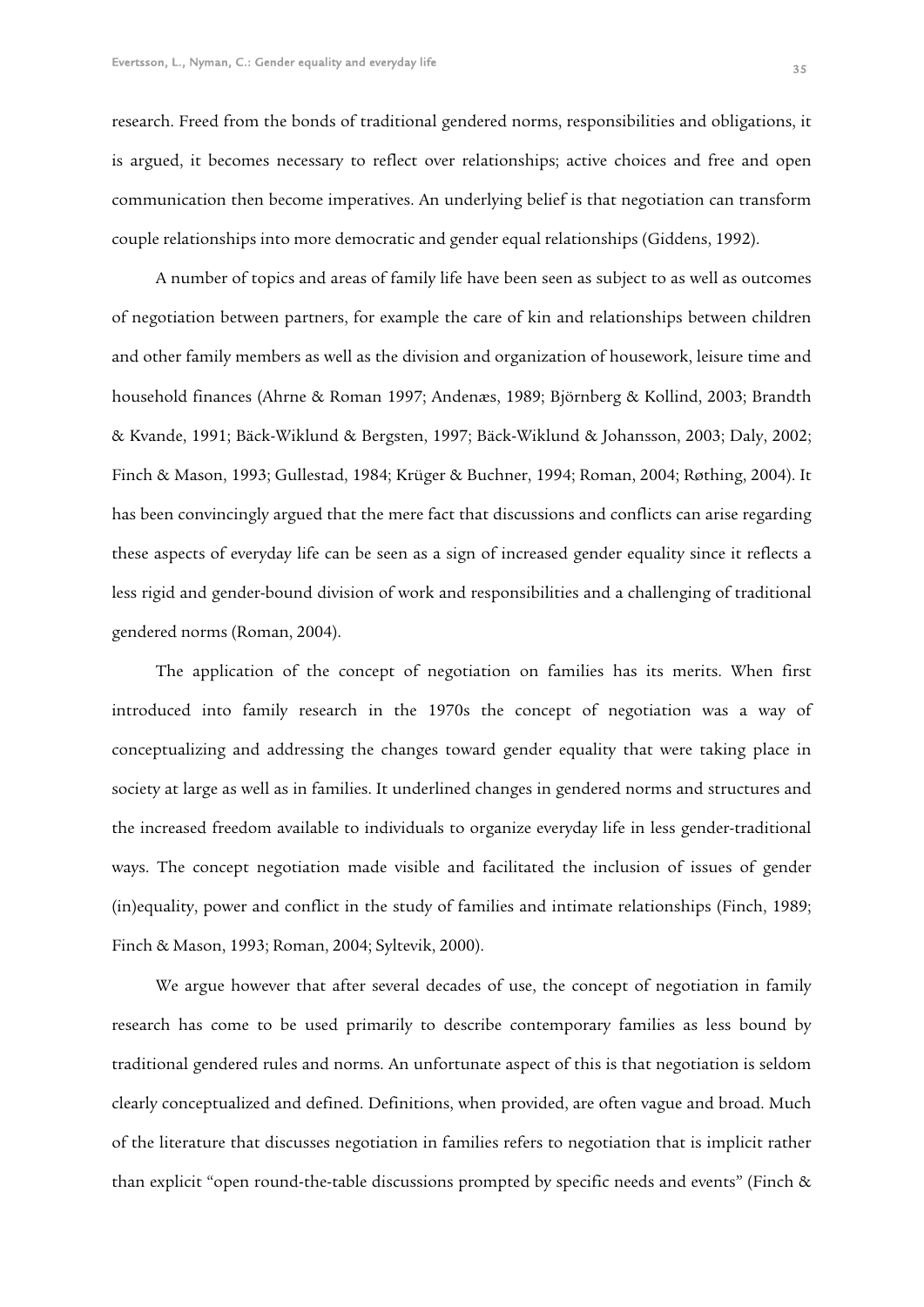Mason, 1993, p. 61). Negotiation often refers to the subtle ways partners communicate that do not entail open discussions. Partners reach agreement without openly discussing the terms for negotiation. At other times negotiation is used to refer to the fact that partners plan, organize, discuss and talk about their everyday lives. Hence, implicit negotiation does not necessarily entail partners' active involvement. We argue that negotiation, when used to describe how couples discuss and coordinate different aspects of everyday life, is something that couples have always done.

When using negotiation in such a broad sense, it is difficult to determine where negotiation starts and ends or how explicit or implicit it has to be before it ceases to be negotiation. Not only is everything seen as *subject* to negotiation, but everything is also seen as being a *result* of negotiation. Used in this vague way, the concept of negotiation says *no more* than that the organization of family life is a result of social interaction. If negotiation is nothing more than another word for social interaction, it can be argued that couples have always negotiated. When used this way negotiation can be seen as an example of what Sartori (1991) has called "conceptual stretching". Through "definitional sloppiness" a concept is stretched to the point of meaninglessness and as a result is "deprived of all heuristic validity" (Sartori, 1991, p. 249). We argue that this makes it difficult to empirically distinguish between what is negotiation/negotiated and what is not. In light of this, a relevant question is to what extent the notion of the modern negotiating family is in fact a result of an unclear and broad definition of negotiation.

### *Theoretical Rationale*

#### *Towards a narrower conceptualization of negotiation*

We argue that if the concept negotiation is to have heuristic validity, it needs to be more clearly defined. To help us develop a definition of negotiation, we turn to the Swedish sociologist Johansson (1997) who, drawing on Strauss (1979) and Elster (1992), sees negotiation as a special form of interaction through which "the conditions for changes regarding relationship patterns are determined" (Johansson, 1997, p. 11, our translation). Defined in this way, negotiations are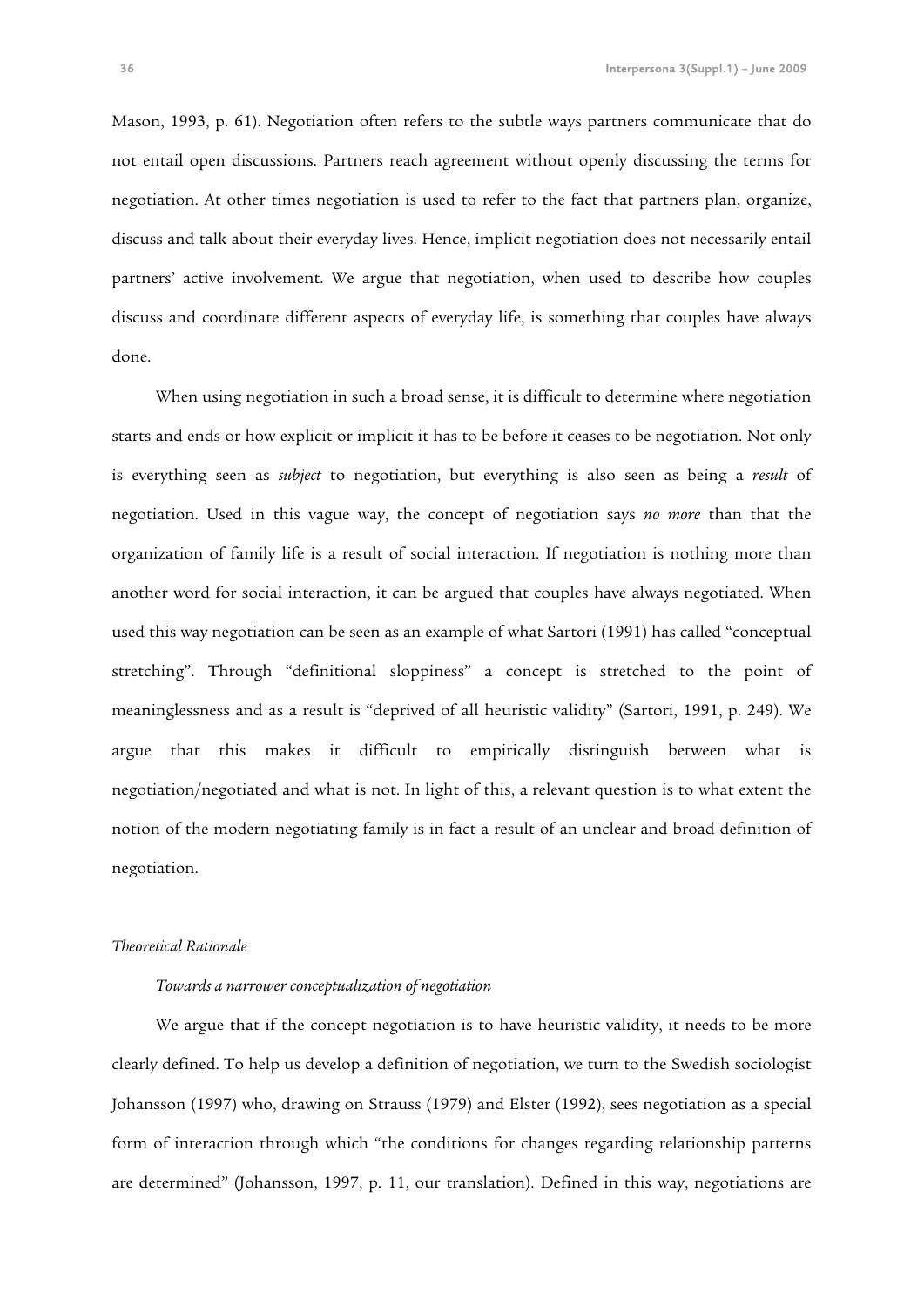always explicit and prompted by specific needs and events. In addition to explicitness, Johansson

discusses three criteria that help to define negotiation and distinguish it from other forms of interaction. First, there must exist perceived disagreement or tension between partners' interests. In the case of agreement there is no need for negotiation. We argue that in couples, tension can arise out of differing interests or conflicting opinions regarding for instance the division of paid and domestic labor, financial management or child rearing. Second, in a negotiation more than one possible option or outcome must exist. If only one option or outcome is in practice possible, there is no space for negotiation and nothing to negotiate about. In research on couples and families this criterion can be an important heuristic tool in empirically identifying negotiation and thereby distinguishing it from other forms of interaction. A third criterion is that the interests of the negotiating partners are mixed, that is, that their interests partly coincide and partly conflict. Individuals may have differing goals and interests, but they also have a shared interest in and more to gain by reaching agreement. We argue that in the context of the family, mixed interests can be understood in terms of partners' mutual dependency and on their desire to find satisfactory solutions since exit from the relationship seldom is the preferred option.

To sum up, a clearer conceptualization of negotiation would facilitate greater possibilities to identify negotiation when it takes place. At the same time it makes us aware of the fact that not everything that takes place in families can be seen as and explained in terms of negotiation. A clearer conceptualization of negotiation would challenge us to ask ourselves why negotiation does not occur more often and to ask, if not negotiation, then what?

#### *The routinized and ritualized character of everyday life*

In this section, we argue that a theoretical perspective that focuses on the *routinized* and *ritualized* character of everyday life can be a fruitful way to increase our understanding of what goes on in families and of why we found so little negotiation in the couples we interviewed. Peoples' everyday lives can be seen as routinized (Schütz, 1962) and ritualized (Asplund, 1987). The routinized character of everyday life means that people do not need to consciously think about it in order to live it. The ritualized character means that there is a perceived right and a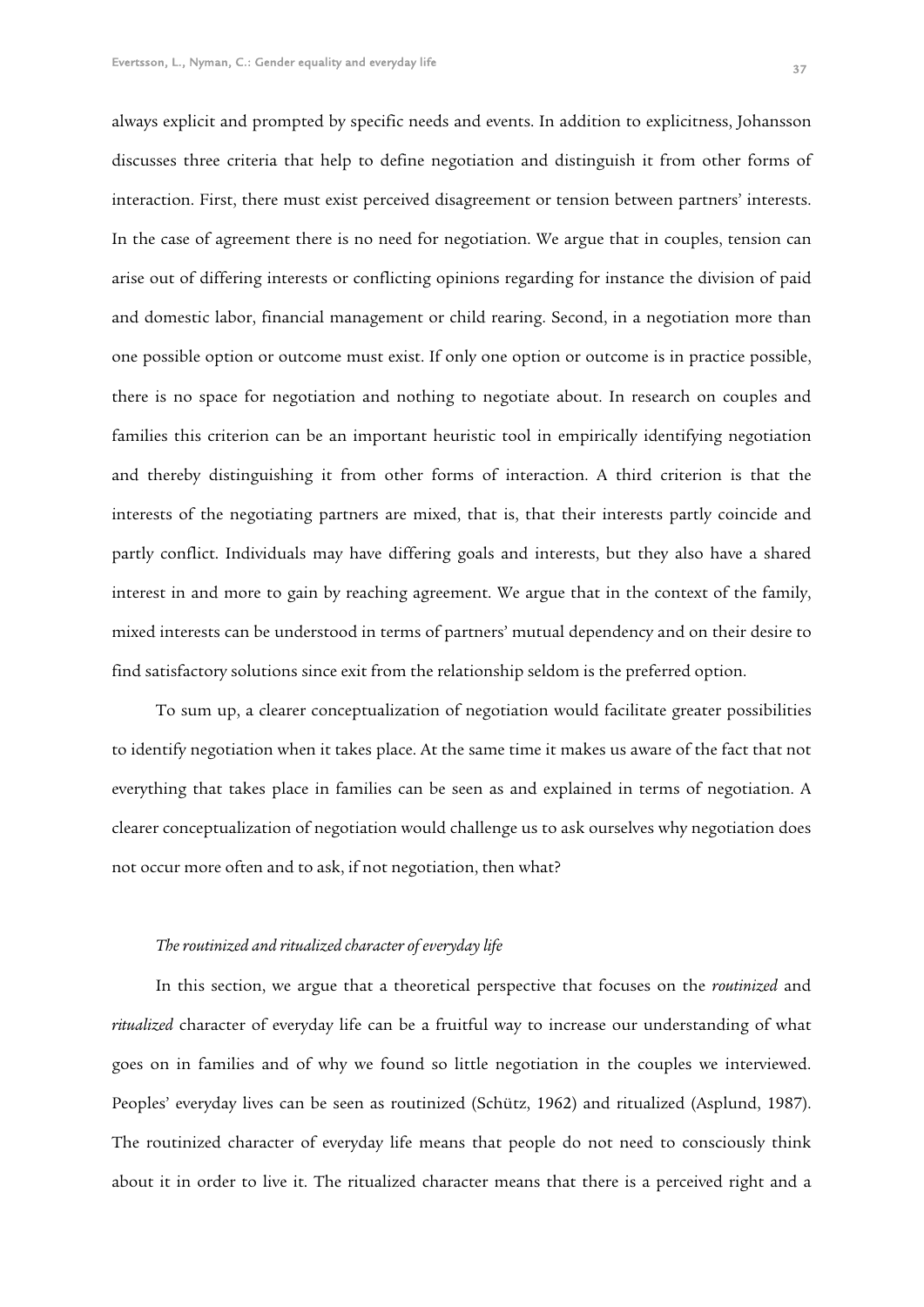wrong way of doing things*.* Another way of putting it is that routines and rituals "bracket" alternative ways of interpreting situations in everyday life and give everyday life a taken-forgranted character that provides stability and continuity. This provides us with a "natural attitude" toward everyday life in that we experience it as familiar, given and self-evident (Schütz 1962). The natural attitude is the basis for what Giddens (1991) calls practical consciousness, which allows agents to concentrate on the task at hand without necessarily having to reflect on why or how the task should be performed.

From this perspective, everyday life can be seen as built more on a chain of *non-decisions* than on a chain of decisions in that it is not generally questioned or reflexively scrutinized, as long as it works and makes sense. This natural attitude towards everyday life does not mean we lack the ability to reflect over and scrutinize our lives, or to actively make decisions. It only means that we are not inclined to do this as long as nothing out of the ordinary occurs in everyday life. Simply put, the routines and rituals we establish in everyday life provide us with short cuts by which to live our everyday lives. Without these short cuts, everyday life would consist of an endless number of small decisions and would be unbearably complicated. Routines and rituals can be seen as an "auto-pilot" that makes navigating through everyday life easier. Within the context of family this provides couples with a stable scheme of interpretation to understand each other and their relationship. This allows couples to live their lives without having to continuously reflect upon or negotiate the various aspects of their everyday lives. Consequently, couples may perceive decisions as non-decisions and as "just making themselves" and therefore may not experience a need, the space or a reason to negotiate in the course of their everyday lives.

#### *"Doing gender" in everyday life[2](#page-5-0)*

1

Gender is an important basis for understanding the world**,** for interpreting one's own and each other's actions and for ascribing traits and social roles to one another. Gender is however not something we *have*; rather it is something we *do*, continuously, in interaction with others

<span id="page-5-0"></span> $2$  In this article, we use the terminology "doing gender" and "doing couple" in accordance with a social constructionist perspective. The use of "do" and "doing" emphasizes gender and couple as something socially constructed.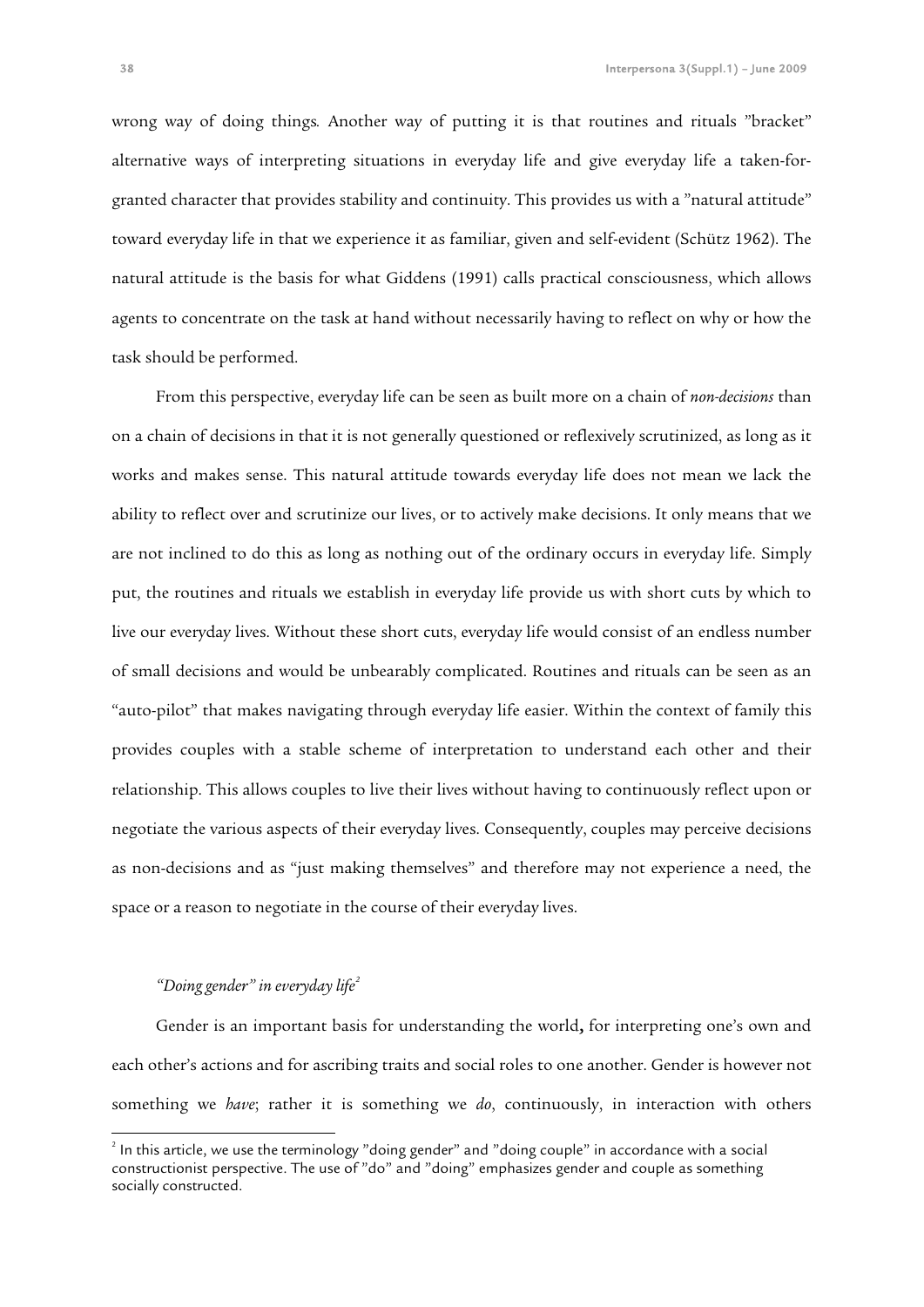(Haavind, 1984; Fenstermaker, West & Zimmerman, 1991; West & Fenstermaker, 1995; West & Zimmerman, 1987). Though normative notions about gender tend to be strong and quite stable, they are not static (Dryden, 1999; Gherardi, 1994, 1995; Haavind, 1982). Gender can be constructed in a variety of ways and is changeable over time and space. The way women and men "do gender" is based on what they know to be generally accepted notions of appropriate attitudes and activities for one's sex category (West & Zimmerman, 1987, p.127). A central component of the "doing of gender" is the affirmation of gender difference (Connell, 1987), and this difference is in turn affirmed by what women and men do, for instance how household work is shared.

How gender is "done" is intimately connected to how couples organize their everyday lives. In this respect, everyday life is gendered; people have normative expectations about women's and men's behavior, traits and competence, which are taken for granted and seen as "natural". Women and men are perceived as "being" a certain way and as "being good at" certain things. It can however be difficult to see the gendered character of everyday life since we tend to take everyday life for granted. "Doing gender" in gender traditional ways provides us with familiar and acknowledged routines by which to organize our everyday lives as well as with socially sanctioned norms and rituals that legitimize our actions. Hence, by going with the (gender) flow we not only do what we think is expected of us as man or woman, we also experience that what we do is the right thing to do. As a result gendered aspects of everyday life are seldom questioned and subsequently seldom taken up to discussion or negotiation.

# *"Doing couple" in everyday life*

Closely related to "doing gender" is "doing couple" (Halleröd, Diaz & Stocks, 2007). Heterosexual couple relationships can be seen as one of the most gender-infused social institutions since their very essence and point of departure is that a man and a woman live together as *gendered* individuals (Haavind, 1984; Holmberg, 1993; Thagaard, 1997). From a social constructionist perspective, couples engage in constructing or "doing" their couple relationship according to social and cultural norms regarding heterosexual couple relationships, marriage and family. These norms in turn are important for how couples organize and interpret their everyday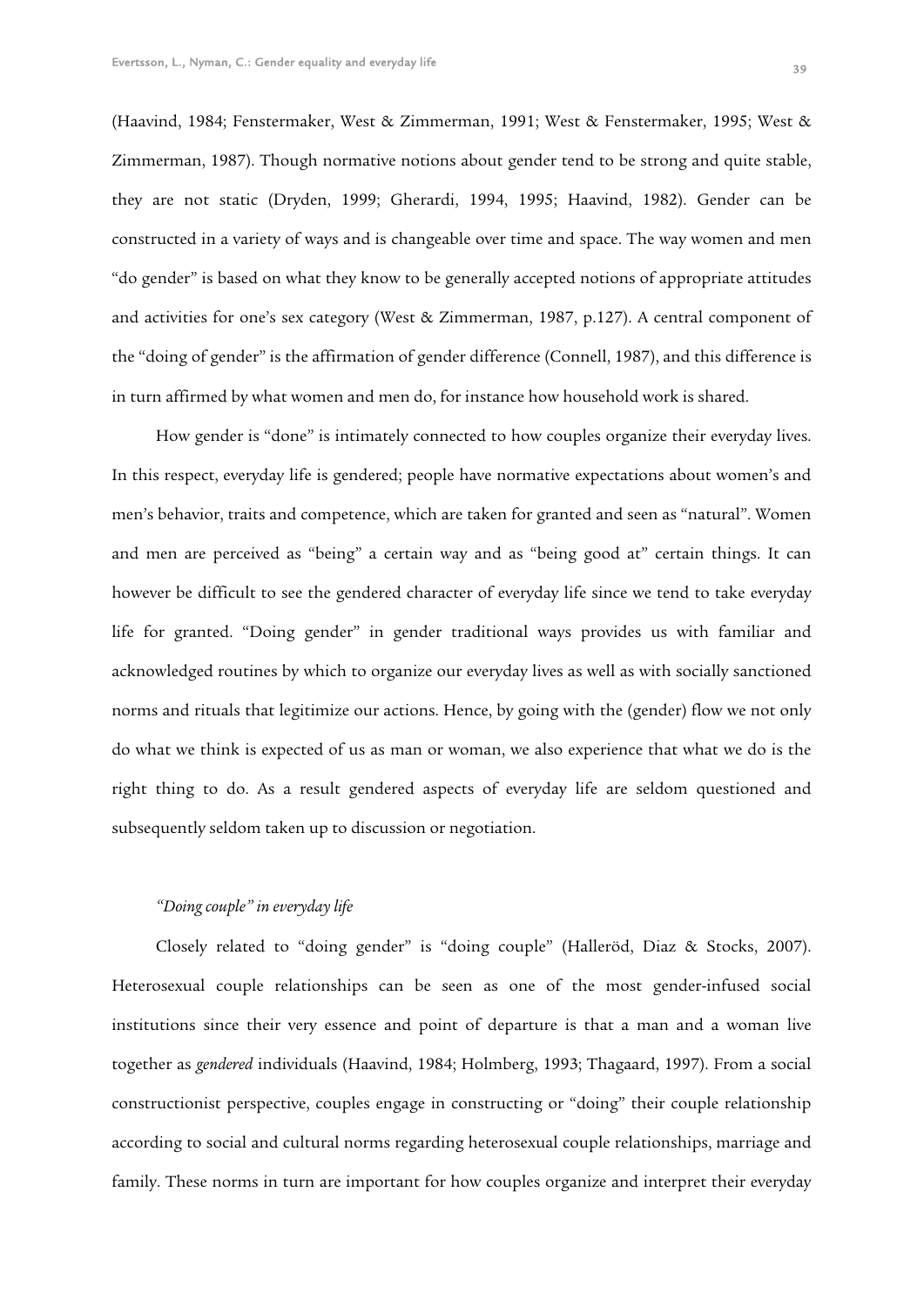lives and for how individuals in couples interpret each other. Berger and Kellner (1974) argue that society provides us with a taken-for-granted image of marriage that creates expectations of men's and women's roles in marriage and cohabitation. Though individuals can quite freely choose a partner they are not as free to choose the nature of marriage (Delphy & Leonard, 1992). Marriage as an institution defines men's and women's obligations and entitlements in marriage. Berk (1985) argues that the home can be seen as a "gender factory" where the doing of everyday tasks reflects gender ideals. Women and men learn appropriate gendered behavior, and understandings of this behavior have a profound effect on how couple relationships are conceptualized and organized (DeVault, 1991). Here too, differences can be seen as fundamental for the construction of heterosexual couple relationships. By adhering to gendered norms and expectations we construct ourselves as "proper" couples and confirm our couple relationships and each other as good husbands and wives. Since the marital norms and the arrangements they result in are seen as natural and feel right, they may not be seen by the couple as something that needs to be negotiated about.

# Method

#### *Participants*

1

The empirical data consists of interviews with eleven heterosexual and ethnically Swedish couples (married or cohabiting<sup>[3](#page-7-0)</sup>) conducted in 2000-2001.<sup>[4](#page-7-1)</sup> Criteria for recruitment of the interviewees aimed at maximizing sample diversity regarding age, relationship duration and the presence of children. The youngest person we interviewed in this study was 27 and the oldest 58 years old. Four of the eleven couples had at least one child. One couple had been together about 3 years, four had been together between 5 and 10 ten years, and six couples between 11 and 17 years. All of the couples resided in an urban area in the northern part of Sweden and were dual-earner couples. Couples' participation was completely voluntary since they were recruited through flyers

<span id="page-7-0"></span> $3$  In Sweden, many couples live together without being married. This form of living is referred to as cohabitation and has been recognized and accepted for several decades in Sweden. The cohabiting couples in our sample lived as as-married couples regarding e.g. the length of their relationship, level of commitment and the practical organization of family life.

<span id="page-7-1"></span><sup>4</sup> See Stocks, Diaz & Halleröd (2007) for more information.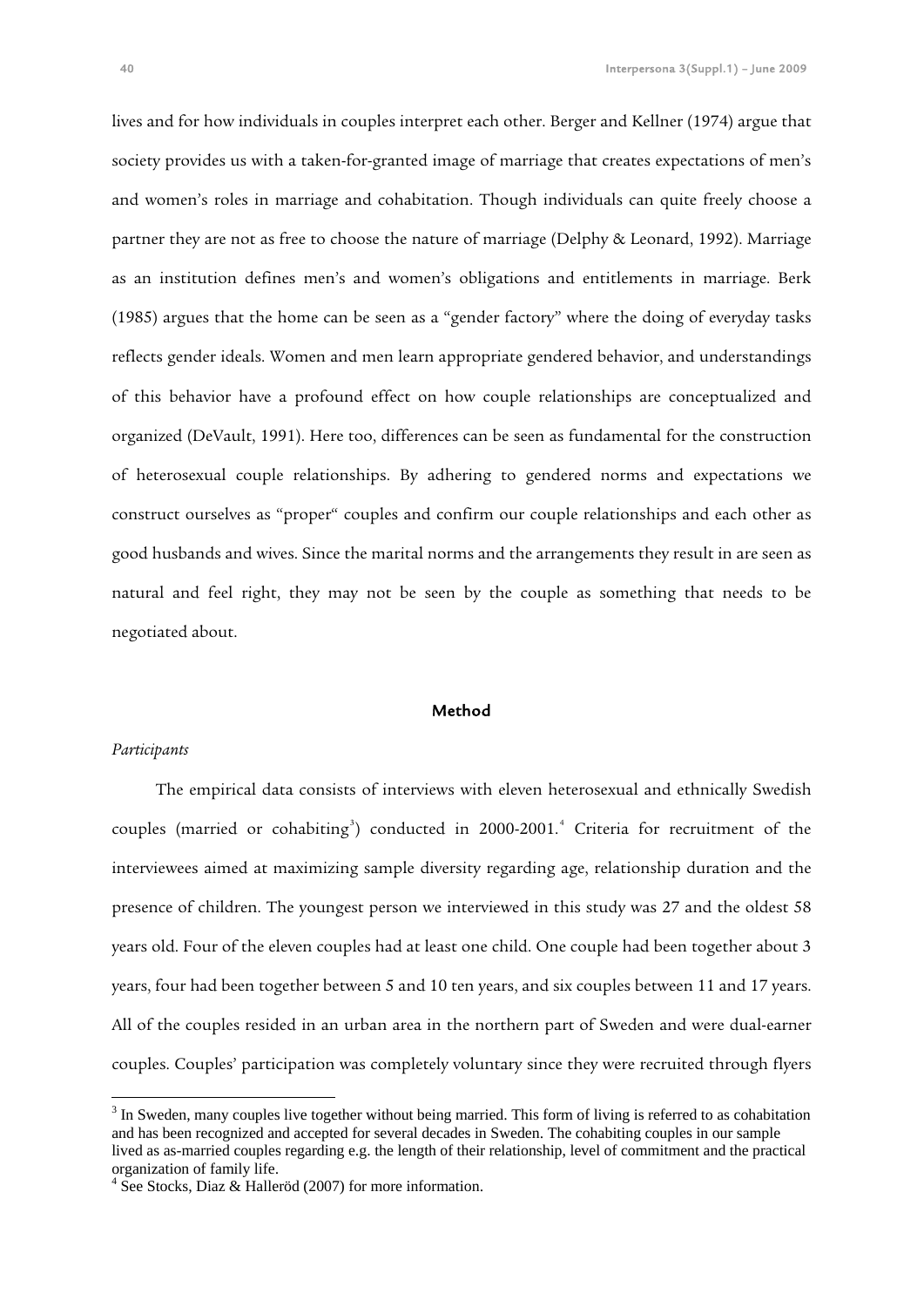posted in public places, advertisement in a local newspaper and through snowballing procedures, in which the researches' acquaintances and previously interviewed couples were asked to spread the word about our study to couples that might be interested in participating. No payment or reward was given to the participants. Couples who were interested in participating in our study contacted the researchers either via e-mail or telephone. Our sample was an "opportunistic" sample (Lampard & Peggs, 2007, p.10) in that all those who met the sample criteria (most of those who contacted us) were included in the study. This means that our interviewees were interested in discussing the topics with us and were most likely couples that were not having relationship and/or financial troubles.

#### *Procedure*

Each couple was interviewed together as a couple as well as separately. Couples were allowed to choose where and when the interviews would take place. All of the couples chose to be interviewed in their homes except for one couple that was interviewed at the university. In almost all cases the interviews took place in the living room or the kitchen, in the evening or on the weekend. All of the interviews were tape-recorded. The couple interviews were conducted by a team of two researchers, one male and one female. A week or two later, partners were interviewed separately – the woman by the female researcher and the man by the male researcher. Couple interviews took on average three hours while individual interviews were somewhat shorter. In our analyses here, all quotes come from couple interviews. All of the interviews were transcribed verbatim in their entirety; the passages used in this article were translated to English by the authors. Details about interviewees such as their own names and the names of children and relatives, occupations and anecdotes, have been changed in order to protect their anonymity.

The interview guide was semi-structured and covered a number of areas central to couples' everyday lives that we were interested in investigating. The main topics were housework, money, leisure time, social contacts, careers/education, children and the couple relationship and its meaning. Most questions were open-ended and allowed for and encouraged reflection and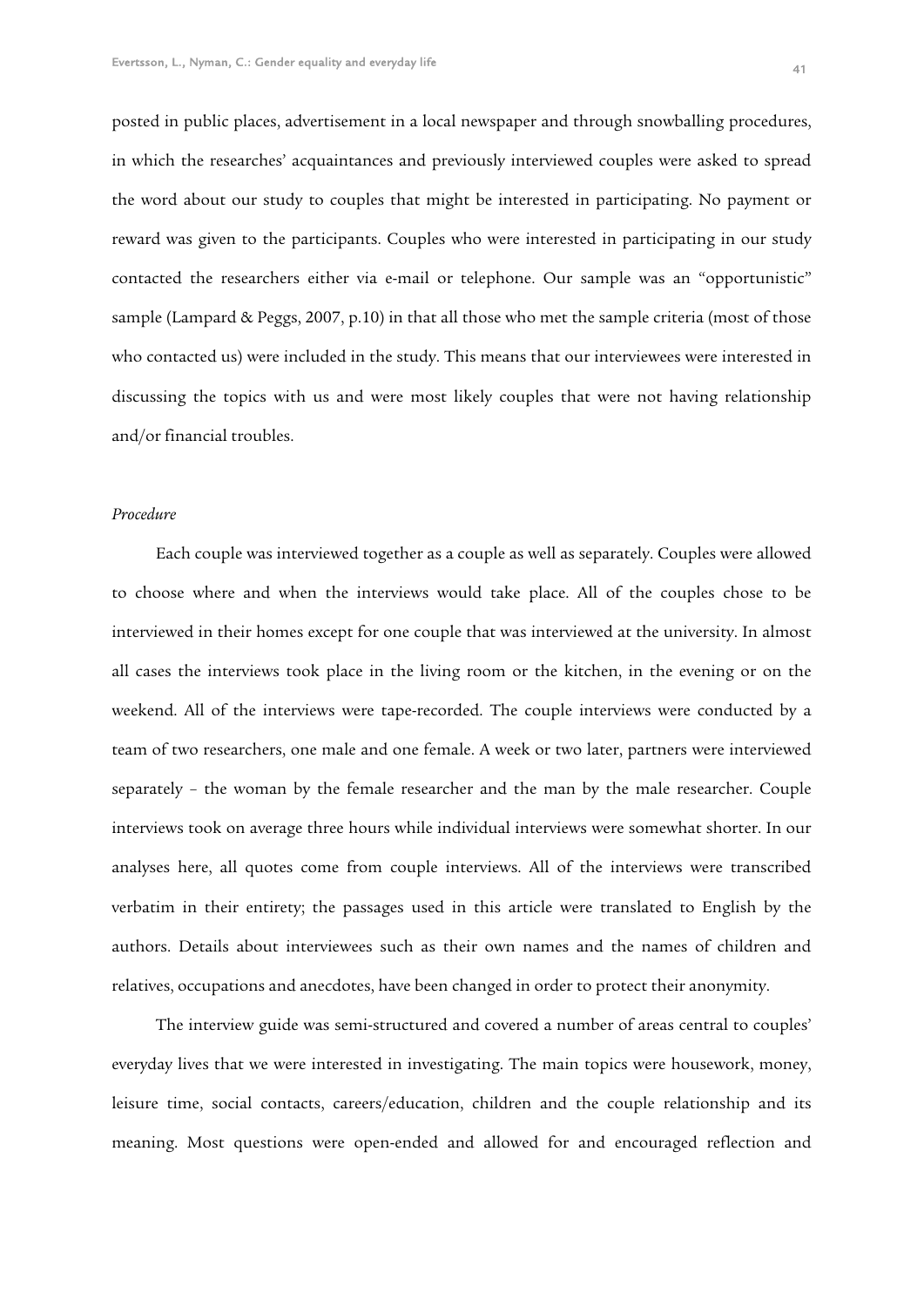narration. The design used resulted in in-depth and reflected discussions on a number of topics, some of which were not explicitly asked about but were introduced by the interviewees.

The starting assumption in the analysis of the interviews is that the interviewees' stories reflect their experiences and subjectivities (Mauthner & Doucet, 2003) and thereby give researchers a glimpse of their everyday lives. At the same time, we are aware that interviewees present themselves, make sense of their experiences and construct their identities as individuals and as couples in relation to, and together with the interviewers (Holstein & Gubrium, 1997). However, as Joffe (1999) argues, as researchers, we can go beyond interviewees' conscious representations through a theoretically driven analysis of interview data. Throughout the analysis, we have therefore strived to integrate empirical observations with theoretical understanding.

Inspired by the grounded theory approach (Glaser 1978) all interviews were initially read and an open coding of them was done in which several substantive codes emerged. Several themes eventually became discernable as a result of this process. One such theme was the theme for this article – negotiation, or rather the absence of negotiation. A selective coding process was then done in order to find examples of how and why couples do *not* negotiate in their everyday lives and to gain an understanding for the complexities of this phenomenon (Seidel & Kelle, 1995).

Not all of those interviewed in the study are cited in this text. The quotations used are those that most clearly illustrate the points we try to make. Having said that, it is important to point out that the results presented in this text are not unique to the couples presented.

## Results

As we have pointed out above, we found little indication that negotiation is common in our interviews. The few examples of negotiation we did find were associated with situations in which the taken-for-granted character of everyday life was questioned and no given or established routines or rituals applied or existed. The few examples of negotiation that we found suggest that negotiation is not about the day-to-day organization of everyday life, for example who cooks, cleans or takes the children to activities. Instead, we found that negotiations, when they occur, tended to address larger fundamental questions related to the very nature and form of a couple's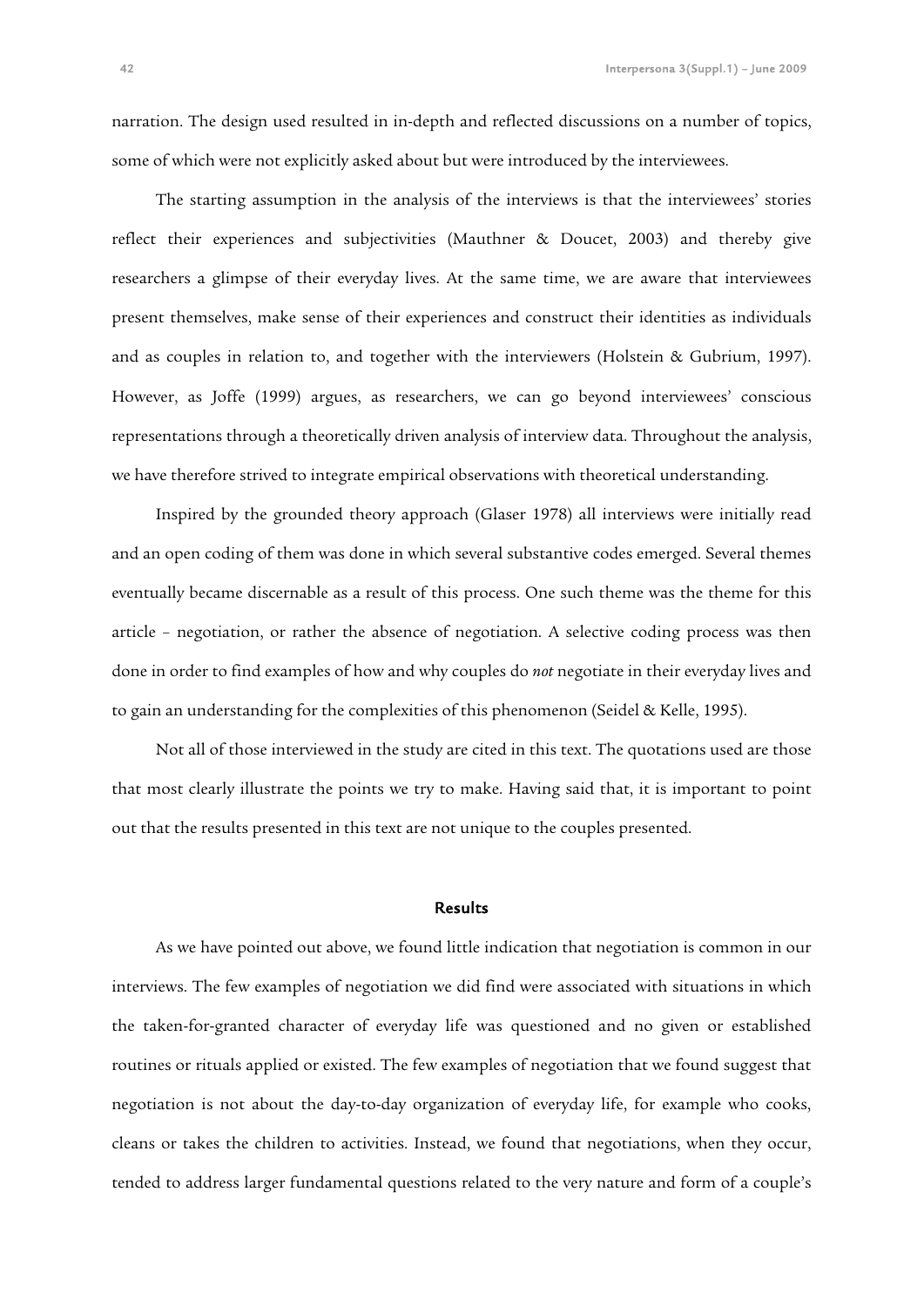relationship and life together.<sup>[5](#page-10-0)</sup> However, this did not necessarily mean that all questions of a fundamental or relationship-changing nature automatically ended up on the negotiating table (see Evertsson & Nyman, 2008).

In light of this lack of negotiation, the question we seek to find answers to here is how, if not via negotiation, do couples arrive at decisions and ways of doing things? Those we interviewed reported that decisions about everyday life were usually made without much thought and without giving rise to any major discussions or negotiations. A common response was that "it just turned out that way" (see also Magnusson, 2006; Stocks, Diaz & Halleröd, 2007). One way to understand this is that the routines and rituals of everyday life circumscribe the reason, the need and the space for negotiation regarding everyday matters. Below, we will discuss four examples of this: "doing gender", "doing couple", external circumstances and agreement.

# *"Doing Gender" in Everyday Life*

1

A clear pattern among the couples we interviewed was that routines and rituals of their everyday lives were to a large degree gendered. Most of the couples we interviewed allocated tasks according to traditional notions of gender. With very few exceptions, it was the woman in the couple who had the main responsibility for housework – grocery shopping, planning meals and cooking, cleaning, doing laundry and caring for children. Other tasks were often seen, explicitly or implicitly, as being the man's, for example taking care of the car and small house maintenance tasks. Even taking care of the family's finances was often gendered (see Nyman, 1999; Nyman & Evertsson, 2005). However, the couples we interviewed did not see this division of labor and responsibility as connected to gender. Rather, they saw it as a result of personality, interests, competence and what they saw as most practical. Nora and Nelson, for instance, pointed out that it was most practical that Nelson pay the bills and take care of bank errands since this was done via the Internet, which coincided with Nelson's interests:

<span id="page-10-0"></span> $^{\circ}$  Our observation, that negotiation tends to be about larger more fundamental issues, is also supported by preliminary analyses of interviews with individuals in same-sex couples, that are part of our on-going research project that is funded by The Bank of Sweden Tercentenary Foundation.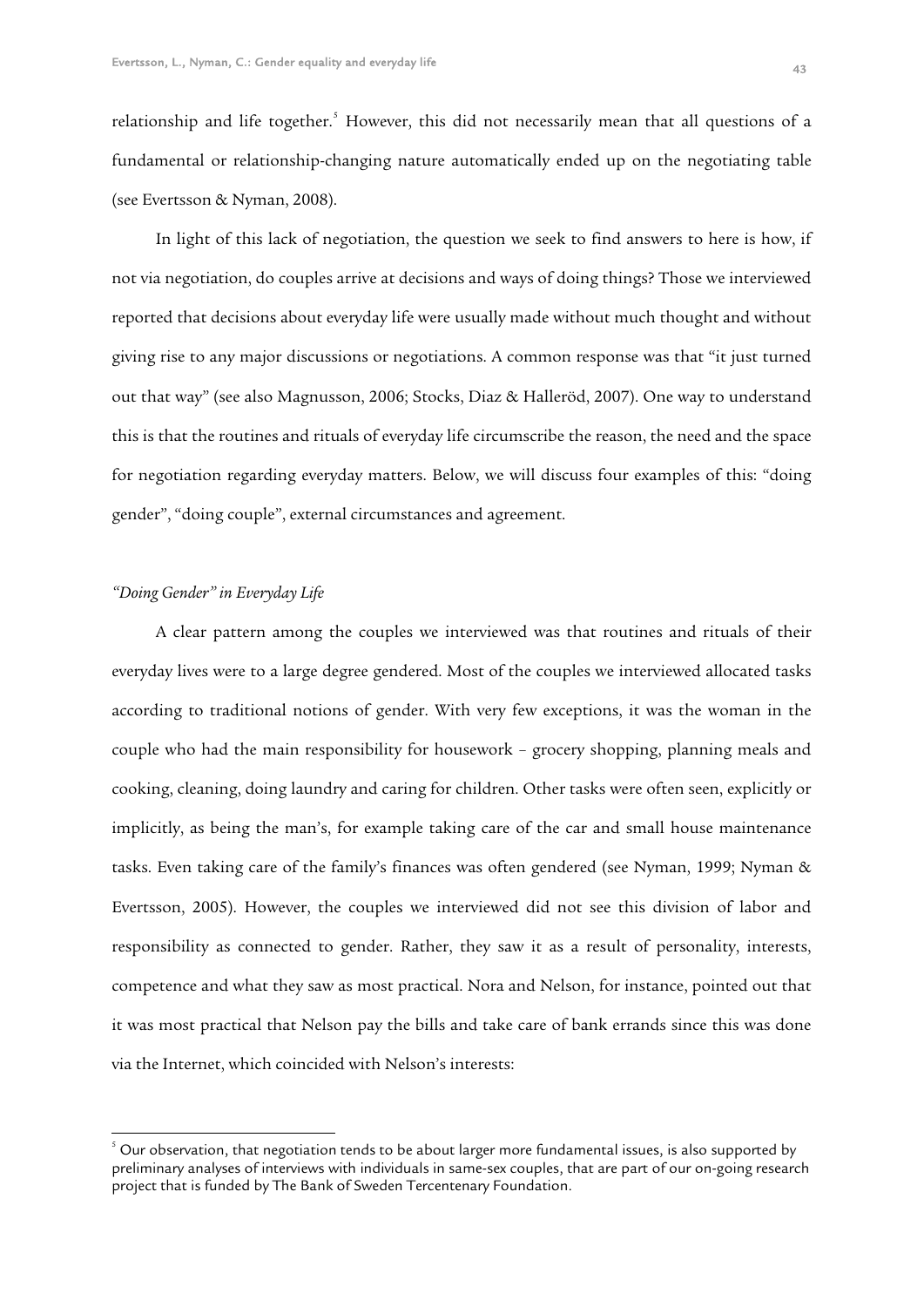**Nelson**: Well, we pay [bills] via Internet banking. [I have] been interested in computers for so many years, so it just seemed natural (. . .) since I'm the one who signed up for this service, to pay via internet.

As in the case of Nelson and Nora above, the interviewed couples' understanding of their division of housework was often based on competence and interest. Men's lack of interest and competence in housework was often given as reasons for their lower contribution (and women's greater contribution), by both the women and men interviewed. Olle explained to us that he completely lacks competence and interest regarding some household tasks:

**Olle**: You can never get me to see when it's time to change curtains. I mean, it's completely uninteresting for me, it doesn't exist. I've sworn myself free from houseplants because they died instantly when I took care of them. So I don't want to have responsibility for them. But I take responsibility for what I can handle and that's worked out well.

Lisa told us that the main reason that she does most of the housework is that her husband Lorentz is terrible at cleaning. Lorentz himself said that there's no reason that he should do things that he's neither interested in nor good at. The important thing according to Lorentz, is that both of them contribute to their common household:

**Lorentz**: [Lisa] maybe clean[s] more and I chop more wood. [Even if it means that] we go by what's traditional male and female and I don't know if there's anything wrong with [that]. (. . .) That a woman should do manly things and a man do female things is just stupid I think. What really matters is what you're interested in.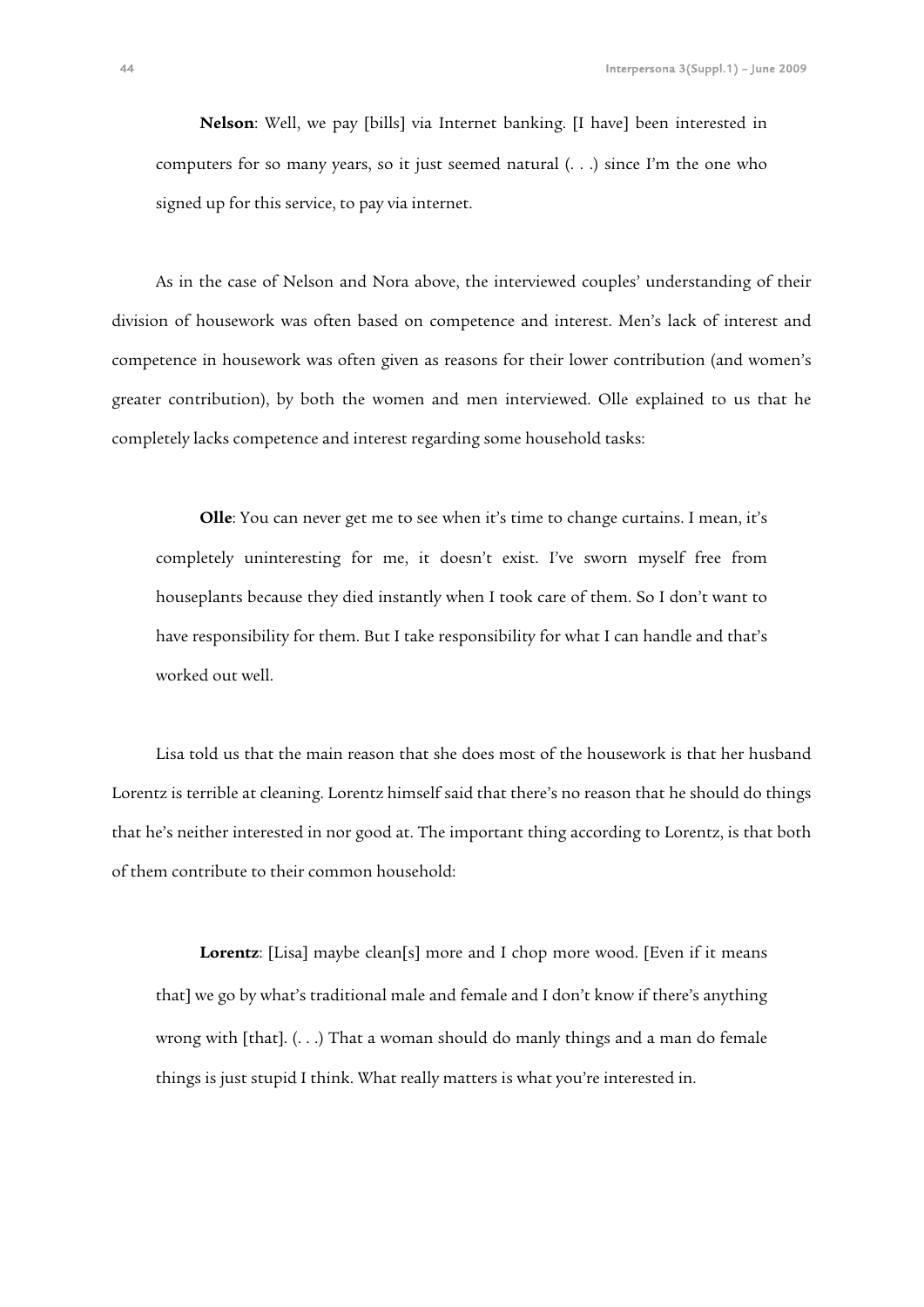While Lisa and Lorentz's division of housework reflects traditional ideas about women's and men's interests and competence, it also shows how gender – masculinity and femininity – is constructed through difference via the fulfillment of gendered expectations regarding housework. This quote also illustrates how their gendered division of labor is perceived by Lorenz as something that feels right.

In the same way that couples claimed that men lacked competence and interest in housework, they also claimed that women had greater competence for these tasks. While referring to her personality and competence regarding housework and cooking to explain why she does more housework, Yvonne also explains why her husband Yngve does less:

**Yvonne**: I make breakfast while Yngve takes the dog for a walk. But I'm also very effective, so while I make breakfast I start the washing machine too. (. . .) I think faster than you, I organize and fix things and so really, you never have a chance to participate, even if you'd like to sometimes.

Perceptions of Yvonne's personality and competence make her greater contribution to housework seem natural, self-evident and right to them both. When it comes to housework, not being able to do a task well, or a lack of interest is for a man a sufficient reason for not having to do certain tasks. However the same does not seem to apply to women. None of the women we interviewed gave lack of interest or competence as a reason for not doing housework even though they felt their partner should do more.

We also found these patterns in the other couples that are not presented here. Behaviour that could be interpreted as gender inequality was often legitimized or explained as something else, such as personal/individual interests or competence, demonstrations of love and affection or as the most practical way of doing things (see also Bekkengen 2002; Haavind 1982; Magnusson 2008). This gendered pattern works in men's favor. Despite the generally high level of awareness of issues related to gender equality, it is apparent from our interviews that quite traditional notions about gender are still at work. However the couples themselves are seldom aware of these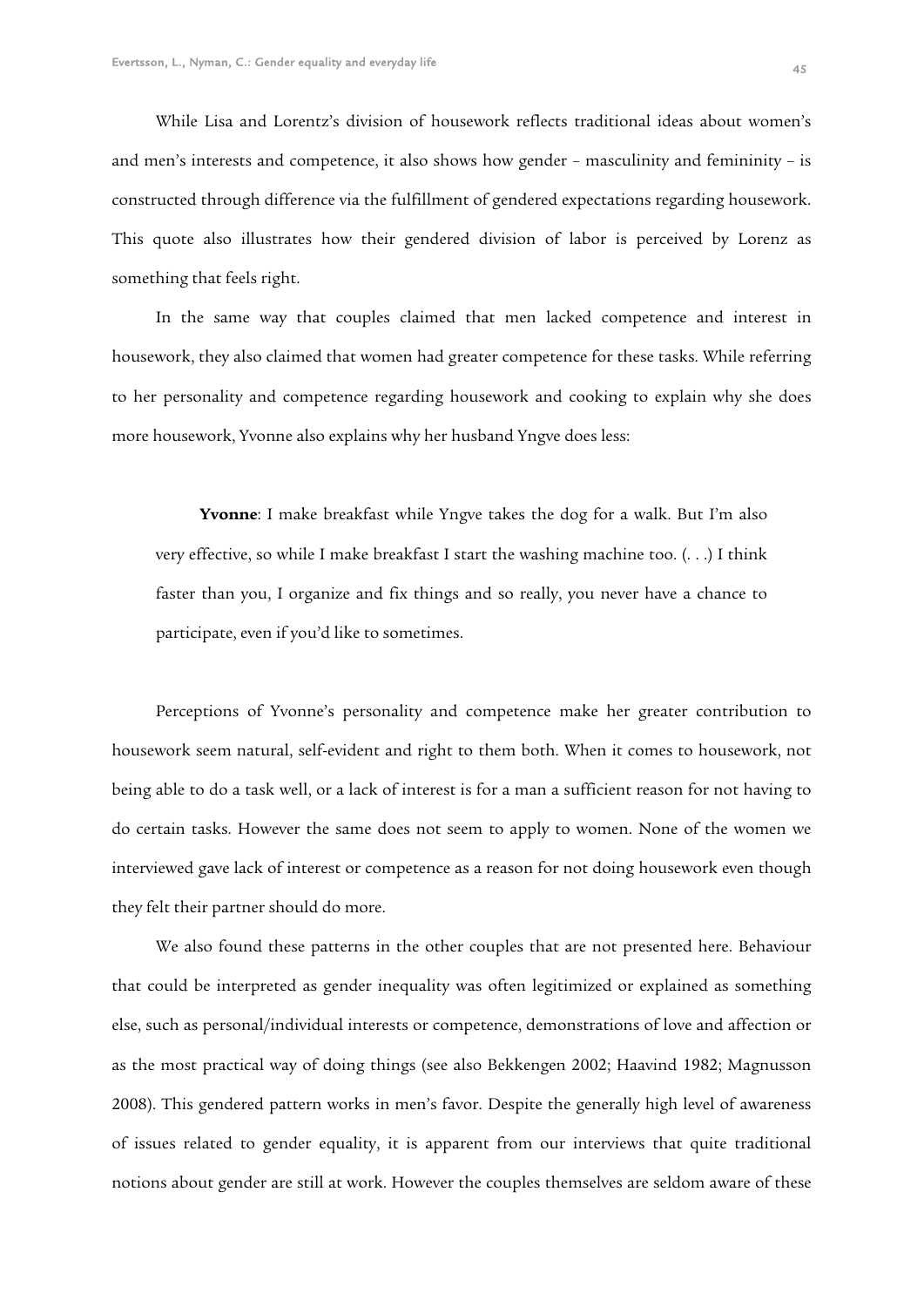gendered patterns, and when they are, they are seen as unproblematic. They are instead seen as more or less self-evident, natural and as expressions of individual interests or competence. By doing what a man or woman sees as natural and expected of them and that which feels right, individuals "do gender" and thereby contribute to a reproduction of traditional gendered norms and behavior. In light of this, our finding that couples seldom negotiate may not be so surprising. The gendered routines and rituals associated with couples' division of housework make it difficult for couples to see a need or reason to negotiate in these matters.

### *"Doing Couple" through Complementarity*

In addition to doing gender, we also found was that the couples we interviewed "did couple". One of the most prominent ways of constructing "couple" was through complementarity. The couples we interviewed explained that they, as man and woman, have different roles and responsibilities within the relationship, and that these roles and responsibilities complement each other. This idea seemed in fact to be fundamental for our couples' perceptions of what it means to be a couple. We found that complementarity had considerable influence on how couples organize their family life and thereby was a central aspect of the routinization and ritualization of everyday life. As we argue here, it can also help shed light on why negotiation seldom takes place.

We found two aspects of complementarity in the interviews. The first was that partners ascribe each other different but complementary roles and responsibilities that manifested themselves in a gendered division of labor. The quotations below illustrate this first aspect of complementarity:

**Lisa**: Lorentz does a lot, but maybe not cleaning. (. . .) But I know that he can do a lot of other things. He spends a lot of time on the house, like chopping wood, carrying in wood and I don't do much of that. So I mean, to be honest, Lorentz does a lot, just not cleaning. But then again there's a lot that I don't do that Lorentz does.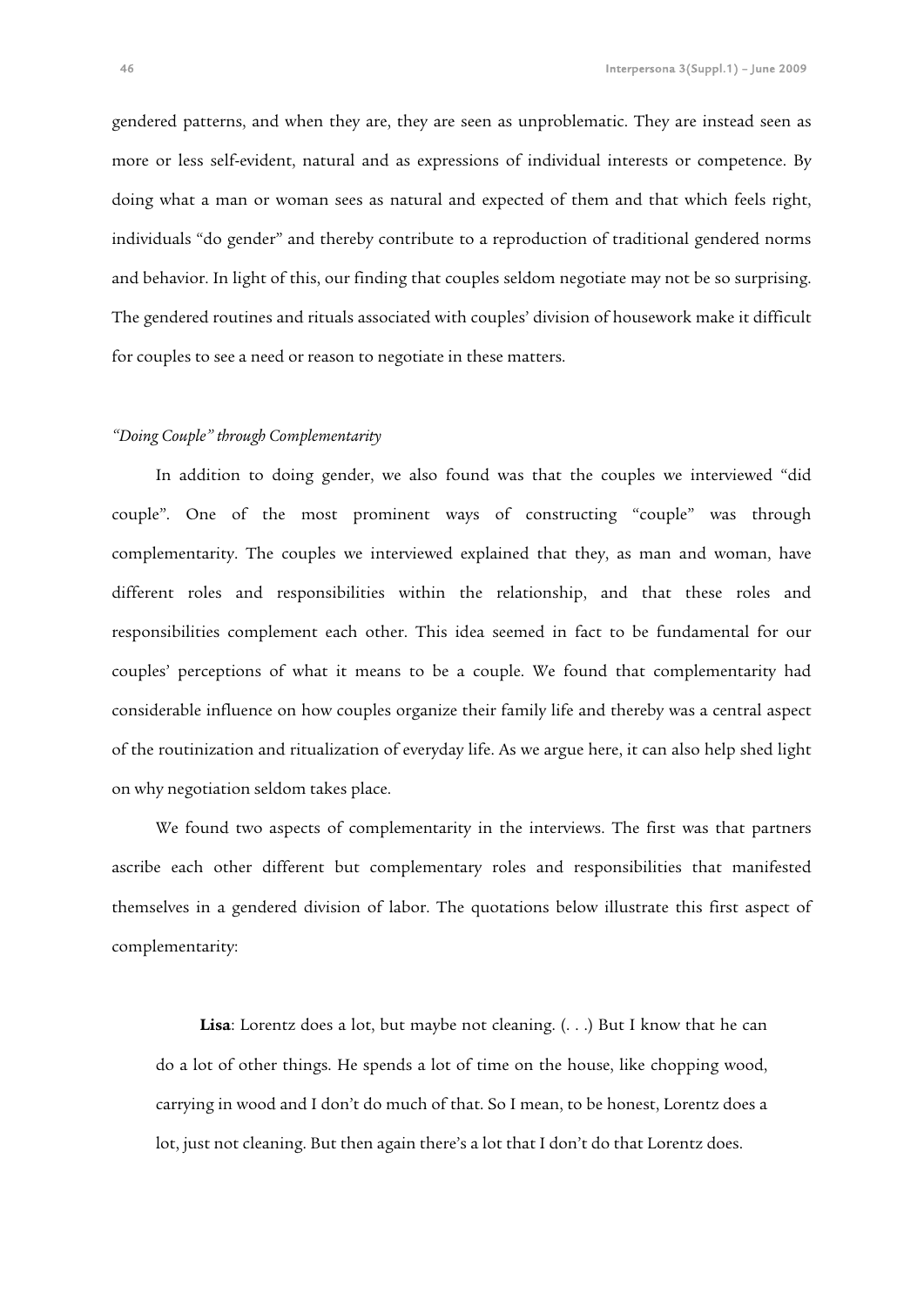Yngve's account also illustrates that he and Yvonne have divided tasks according to gender:

**Yngve**: At home, I'm not as active as I am in our cabin. There, I have a bunch of projects, building and stuff. (. . .) We are equally as active but the division of labor isn't that I cook or cook more often because we're at the cabin.

Lisa's and Yngve's accounts highlight their gendered roles, the gendered character of their division of responsibility and labor in the home, as well as the way their division of tasks complement each other.

The second aspect of complementarity was the importance of perceived fairness. A gendered division of housework was considered acceptable, even desirable as long as partners' contributions to the good of the common household were perceived as fair. Below the couple Lisa and Lorentz illustrate this second aspect.

**Lorentz**: The most important thing is that you do something. The most important thing isn't that *I* do the dishes because I don't like doing dishes, just to be equal. But I can do other things instead. It would be different if Lisa always did everything and I lied down on the couch or something, but as long as both of us do things that benefit the household it's ok.

**Lisa**: I take more responsibility for the children and cleaning and stuff. And Lorentz takes more responsibility for other things in our home. But I mean, basic is that both of us do things [for the household].

The way couples "do couple" through complementarity has implications for how they understand and practice gender equality. Gender equality is not firmly rooted in couples' everyday lives and perceptions and does not seem to have a given meaning. Gender equality seems to be an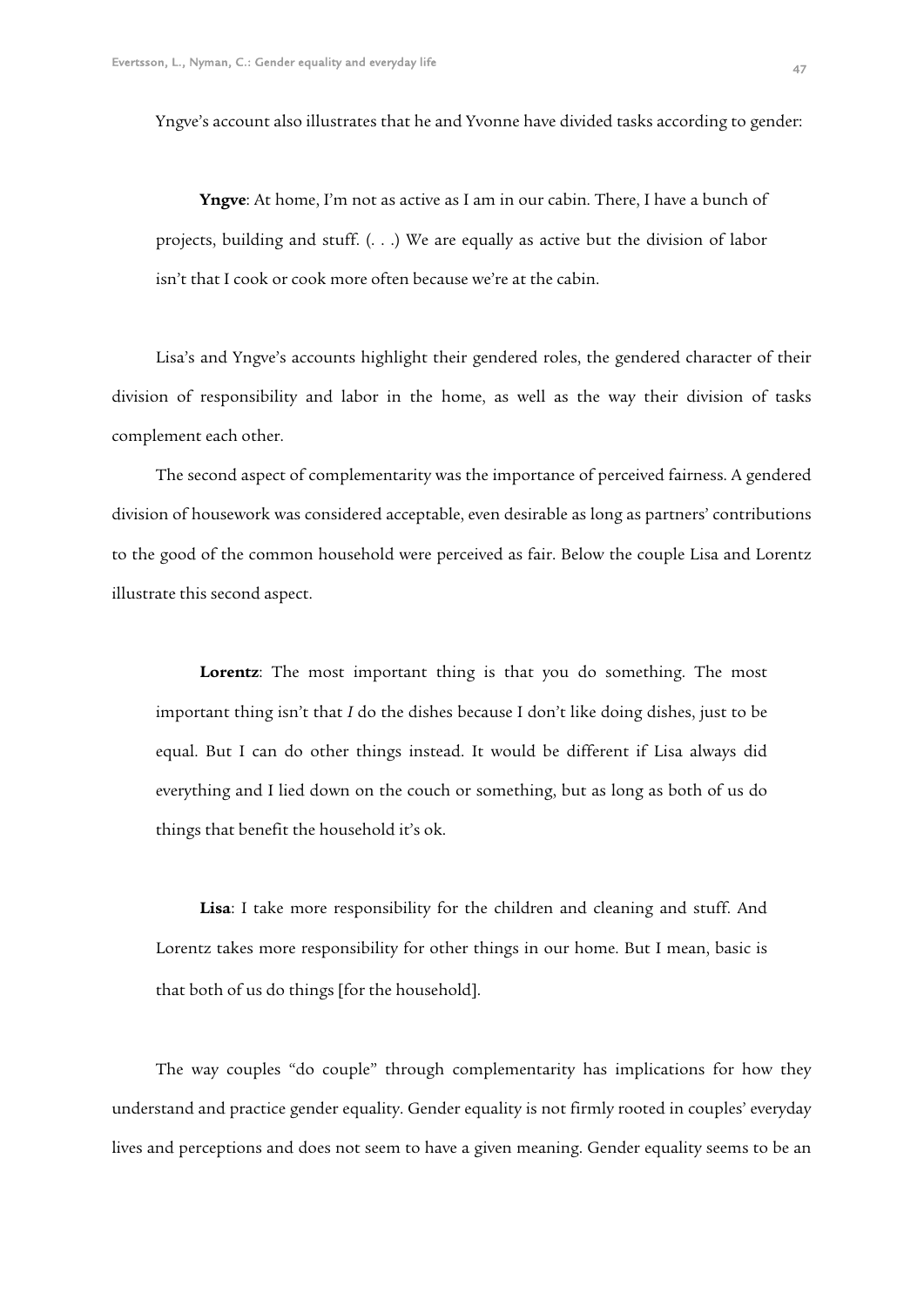allusive concept that couples themselves must find ways of defining and practicing in their everyday lives. Lisa explains:

**Lisa**: What is gender equality, what are we striving towards? The bottom line is that neither Lorentz nor I have prevented the other from doing what we want, job or career-wise. (. . .) But when it comes down to it, we do like we've just explained. We prioritize different areas that are male or female. (. . .) But if Lorentz feels like baking, he does.

Lisa argues here that their way of sharing responsibility and work is gender equal, despite its gendered and complementary nature. As the quote from Lisa illustrates, gender equality seems to be not so much about an *obligation* to challenge gendered patterns. Rather gender equality is that women and men have the *freedom* and the right to challenge and go against traditional gendered patterns when it suits them. It is apparent that our couples understand gender equality as fairness (see Evertsson & Nyman, 2008; Nordenmark & Nyman, 2003). Fairness, in turn, is defined as each person taking their (gendered) responsibility for *their* areas and tasks. Both Lisa and Lorentz are well aware that their division of housework is traditionally gendered. However, they see this division as fair and therefore as gender equal. Lorentz explains:

**Lorentz**: [gender equality] is such a broad and unclear word. If you add the aspect that we both take equal amounts of responsibility for our household, then we're very gender equal.

"Doing couple" through complementarity can help us to understand the limited use of negotiation. As long as everyday life works and partners are perceived as contributing fairly to the family, negotiation is superfluous. There is no need to negotiate in order to make everyday life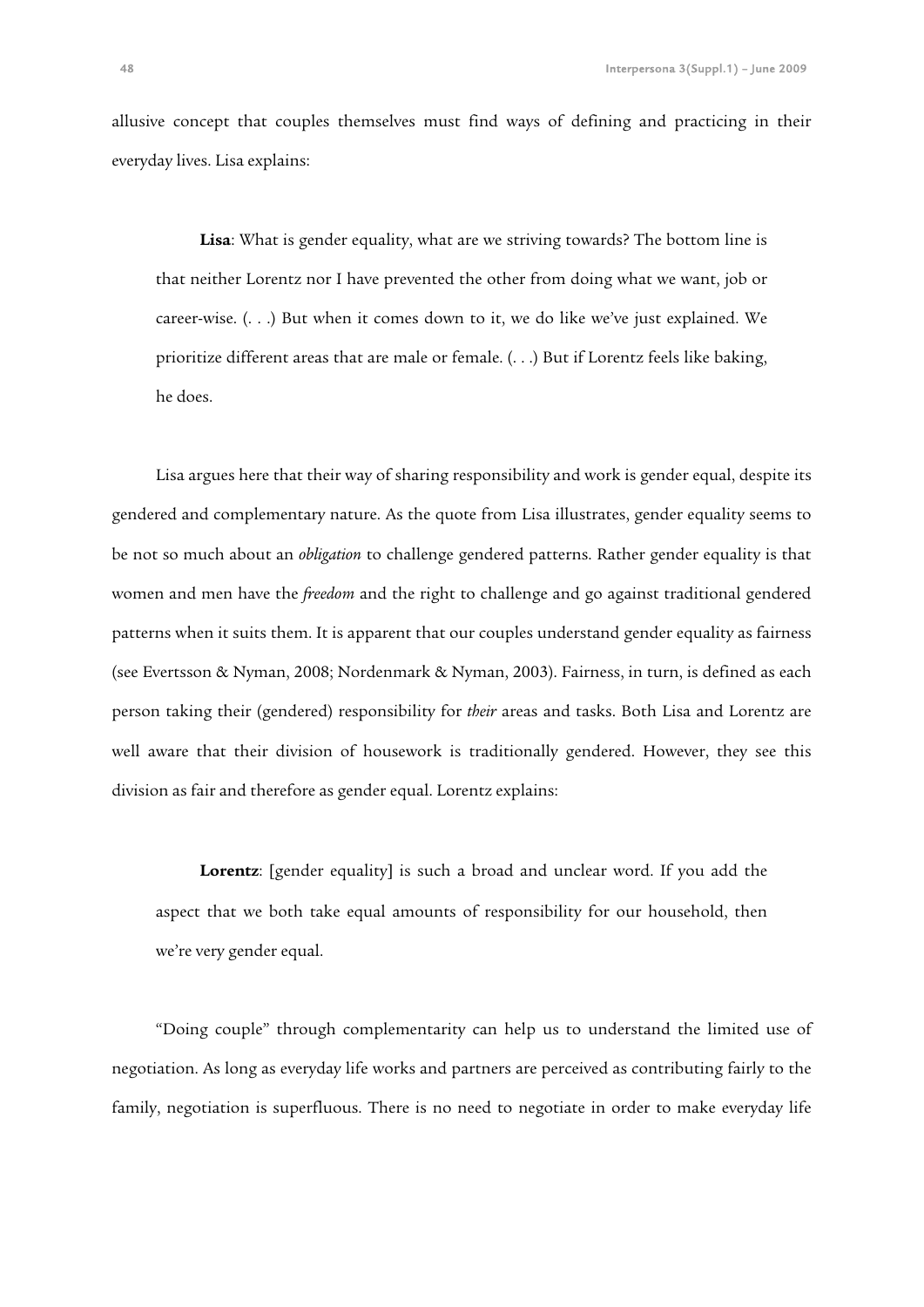work if it works anyway. Nor is there a need to negotiate in order to achieve gender equality, if the couple relationship is already perceived as gender equal.

Given couples' understanding of the relationship between complementarity, fairness and gender equality, it becomes easier to understand the apparent gap between the official definition of gender equality in Sweden and the ways that gender equality is practiced in couple relationships. This can also shed light on the gap between statistics showing that 90 percent of Swedish women and men are in favor of gender equality and see themselves as gender equal on the one hand, and those showing that that only 20 percent of couples share housework somewhat equally on the other (Ahrne & Roman, 1997; Nyman, 2002).

#### *External Circumstances*

The limited use of negotiation among our couples can also be understood in terms of a perceived lack of viable options. In the interviews, we found that everyday life was framed by a number of external circumstances that often led to experiences of limited room to maneuver and choose courses of action. Working life comprises the most obvious external circumstance that structures couples' everyday lives and sets limits for what choices are available and feasible. Couples must coordinate demands from jobs with for example demands that stem from the care for children and their school day and other activities. These demands circumscribe what options are perceived as possible and thereby limit the possibilities as well as the need to negotiate. A large portion of everyday life is simply structured by demands from several directions. Couples' stories reveal that their main concern is to make everyday life work. Therefore, their efforts and thoughts center on the practical coordination of the various aspects of everyday life. Everyday life then seems to be more a matter of practical coordination than of negotiation.

Rasmus and Rita tell us about how their work hours determine who picks up their son from daycare. Rita says: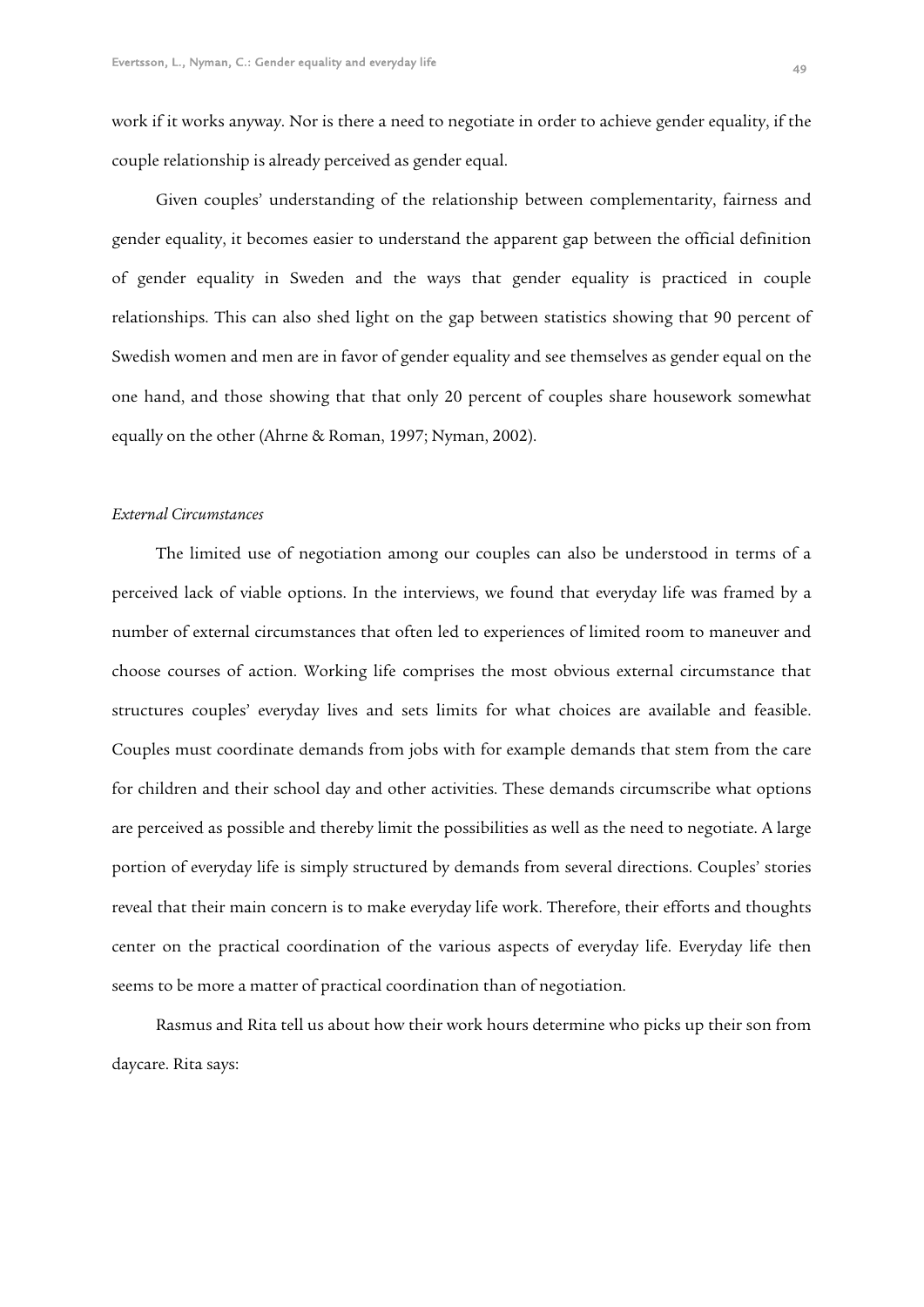**Rita**: It's me who picks him up when I work the day shift. And when I work the night shift, I bring him to daycare and Rasmus picks him up. So there isn't that much to discuss.

We saw the same pattern in the interview with Veronica and Verner. During the period when Veronica had a hour long commute to her job, Verner as the one who had to take care of many of the daily household tasks:

**Verner**: Veronica came home so late, that if we wanted to eat a hot meal together, I was the one who had to make it. We couldn't make dinner together, or Veronica make it when she came home. That wouldn't work.

In one of the couple's, one partner's physical health constituted an external circumstance that influenced how they organized their everyday life. The way that Martin and Maria shared housework and other tasks was formed by Maria's physical limitations that made lifting difficult for her:

**Maria**: I can't lift heavy things because I've had hip replacement surgery. That's just how it is. Period! Martin does the vacuum cleaning and the laundry while I do the ironing. I have a feeling that [Martin] cleans the bathroom a little more often.

**Martin**: A lot of the way we share [household work] stems out of [Maria's] physical capacity. I'm stronger than her and have been able to do more.

The examples above show how external circumstances can create a *perception* of there being no other viable options available, no other way of doing things. This in turn contributes to a feeling of there being very little room to maneuver and hence, of there being nothing to negotiate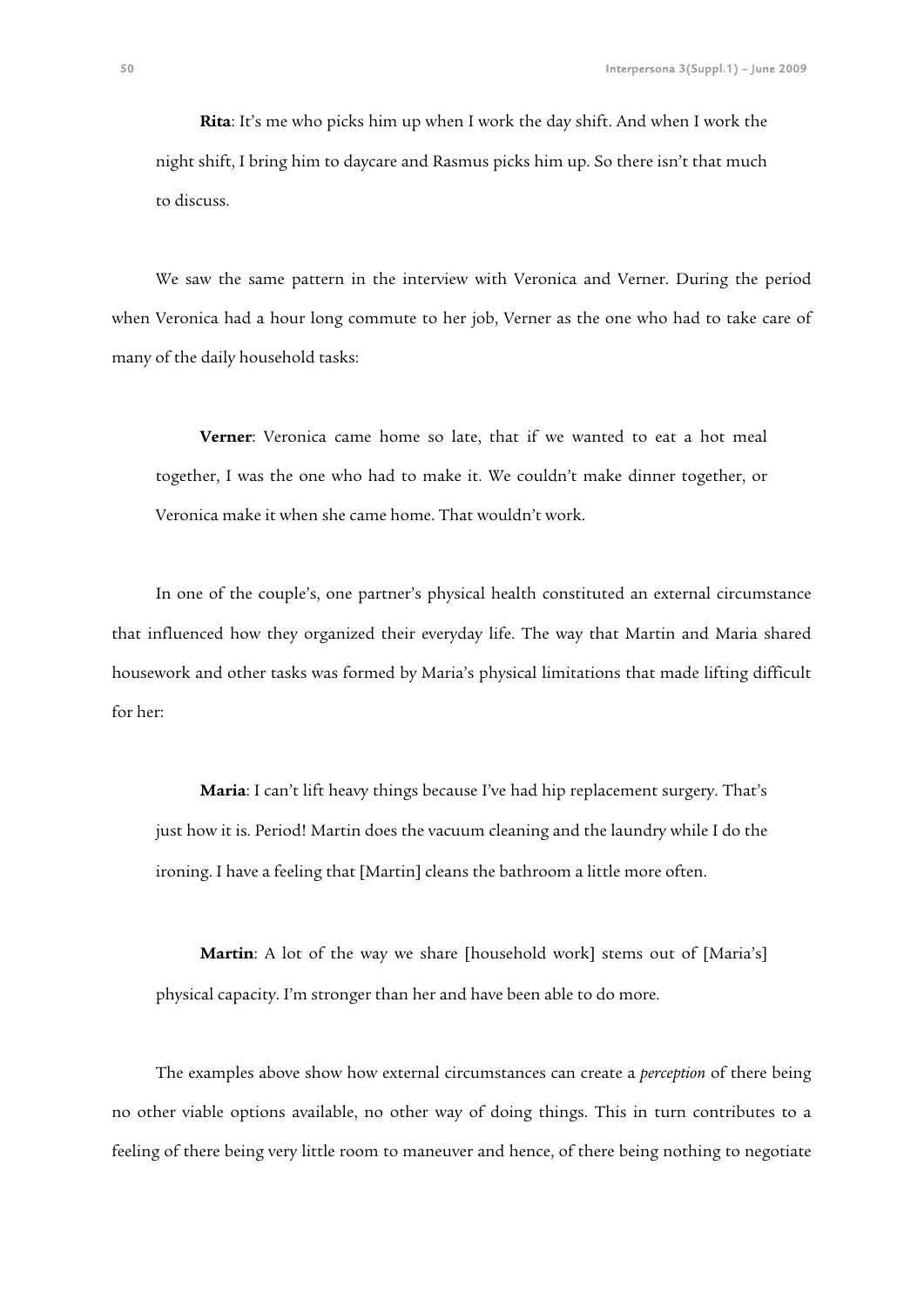about. These examples shed light on why negotiation is unusual in couples and on why couples often responded that things "just turned out that way".

#### *Agreement*

The assumption that negotiation is a common aspect of couple relationships presumes disagreement and conflicting interests, priorities and desires. However our interviewed couples reported often being in agreement. Our interviews show that many decisions that are part of everyday life are seen as non-decisions since they stem out of agreement between partners. Where partners are in agreement, there is no need for negotiation. We found that even large, lifechanging decisions can be arrived at without conflicts or negotiation.

The two examples we present here are from couples that had bought their first house shortly before being interviewed. Despite the magnitude of such a decision, neither couple reported experiencing any for of negotiation. For Verner and Veronica, buying a house was a nonquestion since they shared the same desire and ideal. They both had similar pictures of the ideal home with them into the relationship. For them, buying a house was more a matter of timing and finding the right property.

**Veroncia**: Both of us grew up in houses in the countryside. So from the start [we've both felt] that a real home isn't a row house in the middle [of the city] with neighbors right next door.

Olivia and Olle were in complete agreement about buying a house and about which area they wanted to live in. For them, the question of buying a house was a symbol for their relationship and their commitment to each other.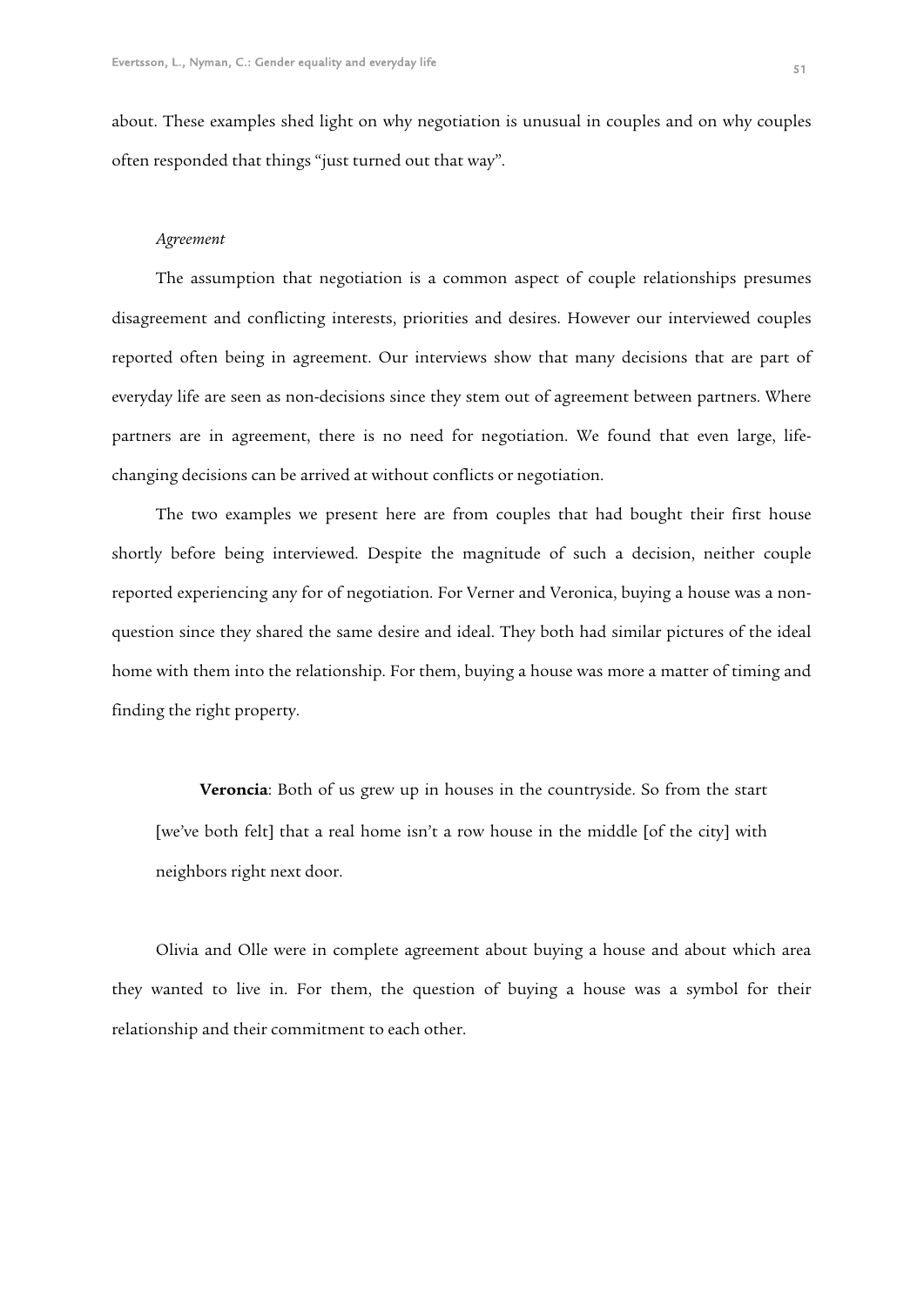**Olivia**: We've had some downs in our relationship. (. . .) We both felt it important to show each other that we're there for each other. So we said, if we get a house now, together, it'll mean more work but we're both ok with that.

The question of buying a house was for Olivia and Olle a part of the larger issue of taking their relationship to the next level of commitment. Buying a house was for them a way of expressing their continued and increased love for and commitment to each other and their future together. Since both of them agreed that they were ready for this, and that buying a house was one way of doing this, no negotiation was seen as necessary.

As our examples here show, negotiation is not seen as necessary when partners are in agreement. Agreement effectively eliminates or reduces the perceived need for negotiation since there is no need to find other options or alternatives.

# Discussion

A great deal of research on modern couples rests on an assumption that negotiation is a necessary part of couples' everyday lives. In this article we have investigated why negotiation in couples is not as prevalent as is often assumed and how couples make decisions and arrive at ways of organizing their lives together. We found that couples' major concern was to make everyday life work as smoothly as possible. Everyday life was primarily a matter of practical coordination, something to master rather than try to change or critically reflect upon. We found that routines and rituals were a guiding force in how couples organize their everyday lives. "Doing gender", "doing couple", external circumstances and agreement were all central aspects in making the everyday lives of the couples we interviewed work. This is not to say that people lack the capacity to reflect or the will to change. However, in everyday life, filled with duties, obligations, demands and responsibilities, simple and familiar paths through everyday life feel right and seem to be preferable. We take paths that lead to non-decisions rather than those that force us to think in new ways and to actively change our ways of doing things. If possible, we would like to get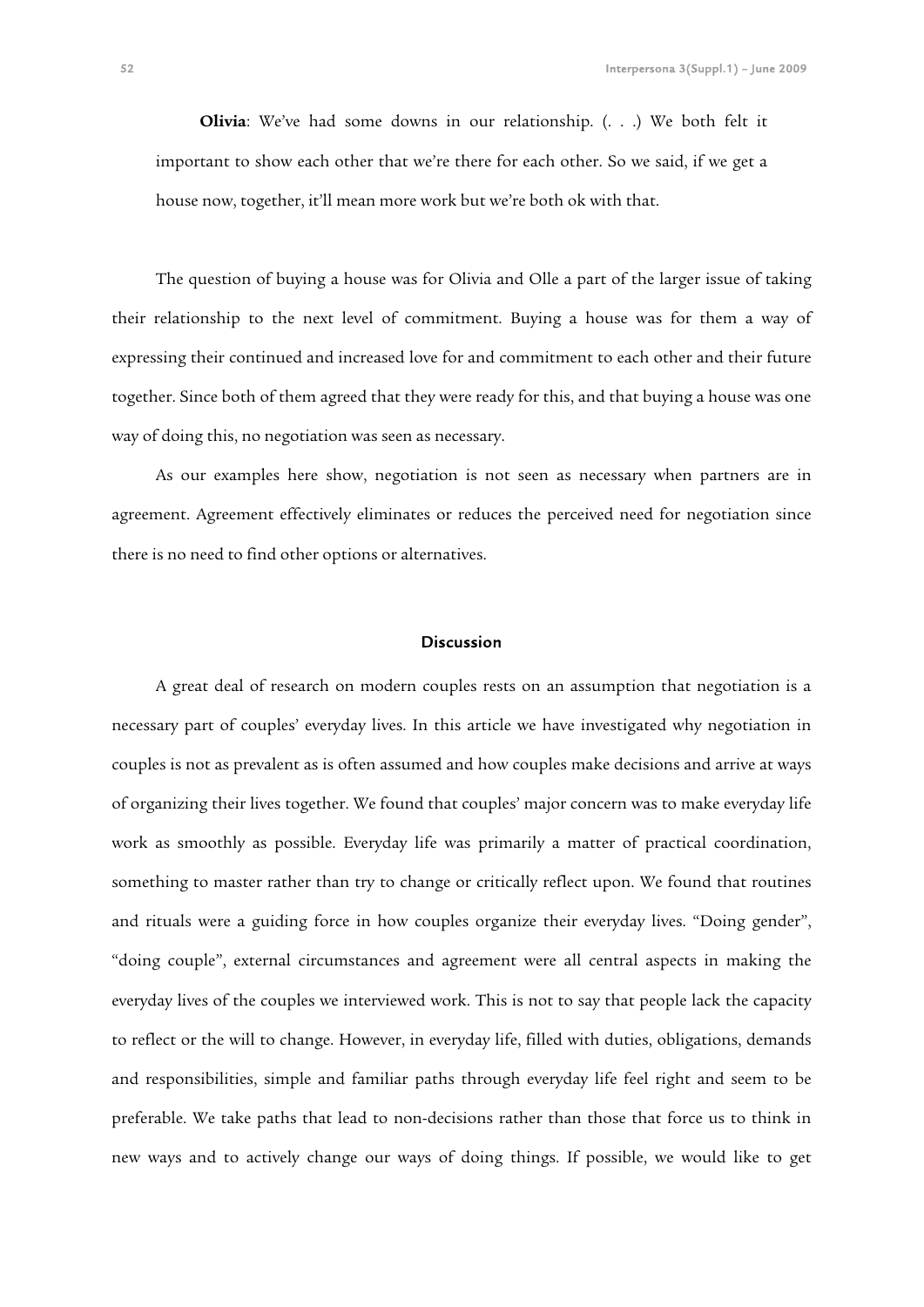through our day without having to question the many routines and rituals that comprise our everyday lives. Not questioning the familiar nurtures a "we do like we've always done" attitude towards everyday life. Put another way, we prefer to go through our everyday life with the autopilot on. With this on, there is very little reason, need or room to negotiation with our partner. Moving through an everyday life permeated with a number of external circumstances, we tend to see our (gendered) roles as complementary and as expressions of personal interests, competences and personalities.

Flying with the auto-pilot on however can from a gender equality perspective be problematic. A great deal of what couples see as self-evident in everyday life not only reproduces gendered patterns, but also (re)produces gender inequality in couple relationships. As we have shown in this study, "doing gender" and "doing couple" according to traditional gendered understanding of women's and men's competence and interests contributes to the reproduction of a gender unequal organization of family life. Therefore, we argue, living in a gender equal way requires that we turn off the auto-pilot, question how our everyday life is organized, and establish new, more gender equal routines and rituals. This however, is not easily accomplished since, as we have shown, couples often experience limited room to manoeuvre within their everyday lives. This makes it difficult for them to see alternative, more gender equal ways of organizing everyday life and to question the gender unequal status quo.

Flying with the auto-pilot on can also be an obstacle to gender equality on a policy level. In Sweden, policies aimed at promoting gender equality rest to a large degree on an underlying assumption that couples can and are willing to negotiate their way to gender equal solutions. An important task for policy has been to even out the playing field for women and men, and to create conditions conducive to negotiation. In general, this has meant strengthening women's bargaining position within the family and providing women (and men) with "equal power to shape society and their own lives" (Statistics Sweden, 2008, p. 12). Policies have often aimed at creating an equal distribution of power and influence, economic equality and an equal distribution of unpaid care and household work between women and men (Statistics Sweden, 2008). Labor market policies have aimed at increasing women's economic independence by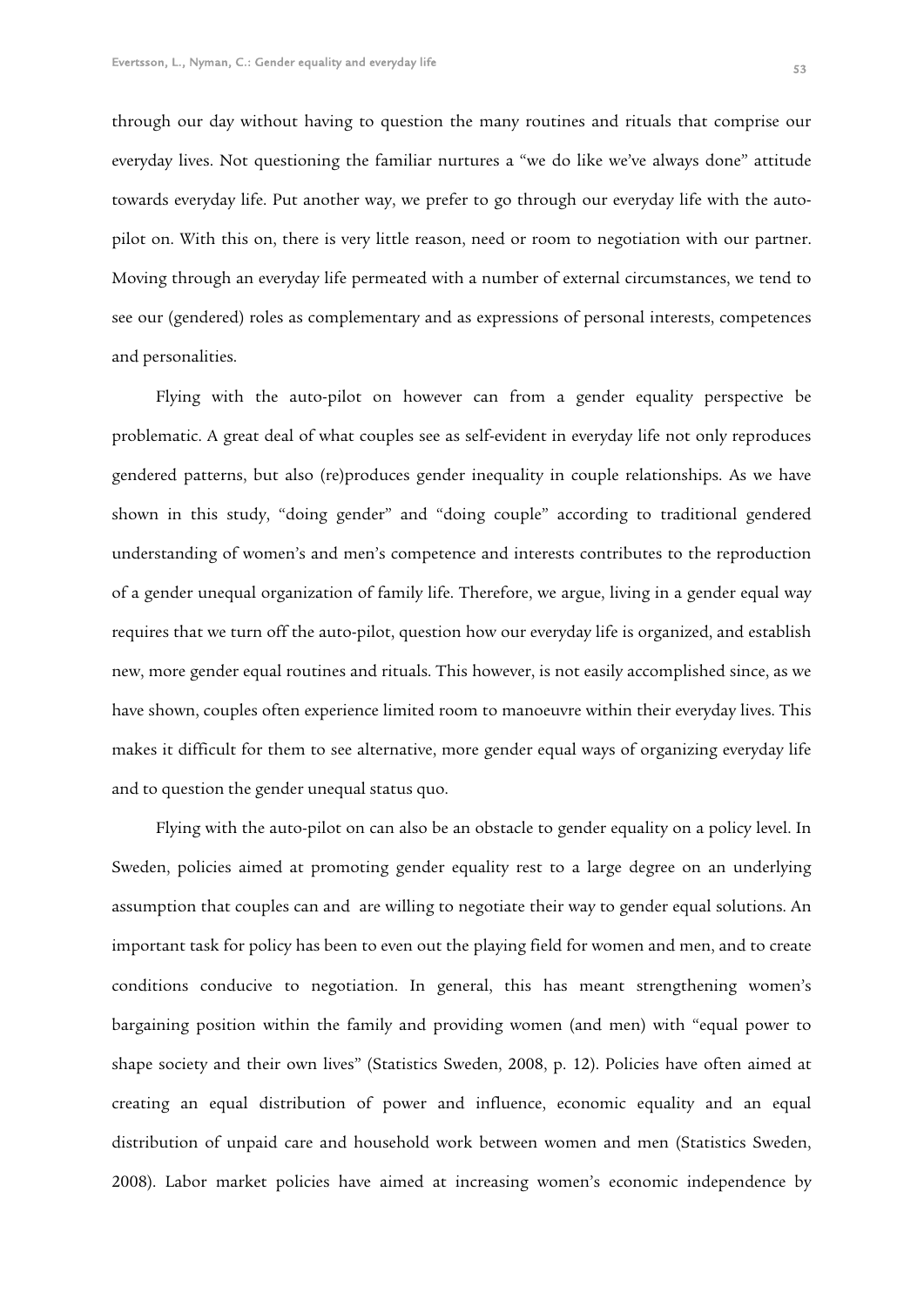ensuring women's right to paid employment, equal pay and more recently, on increasing the representation of women in high-level positions. Policies have also aimed at facilitating for both women and men to combine family life and working life in a gender equal way. Cornerstones in these efforts have been high quality subsidized day care and a parental insurance scheme that provides both parents with the right to paid parental leave.<sup>[6](#page-21-0)</sup> These policies are intended to provide couples, both women and men, with real possibilities to negotiate gender equal sharing of parental leave and paid employment. Statistics show however this is not the case (Statistics Sweden, 2008). Women still have primary responsibility for the domestic sphere, utilize 80% of parental leave and to a higher degree work part-time in order to care for young children. Though some might argue that such gender unequal arrangements are the result of couples' negotiations, our results suggest that they are more likely the result of couples' use of auto-pilot and a consequential lack of negotiation.

This study has some limitations which merit comment. We have used a theoretically more narrow and stringent definition of negotiation than is usual in family research. A relevant question therefore is whether the criteria we use to define negotiation are valid. We are aware that the way we define negotiation entails a risk of missing that which other researchers have found and discussed as negotiation because it falls outside of the scope of our definition. A possible consequence is an under-representation of negotiation in our study that could explain the low level of negotiation we found in relation to other researchers' results.

We are convinced however that these limitations also constitute the major strength of this study. In our opinion there is a need for studies within the sociology of the family that question the tacit assumption that the everyday lives of modern couples are characterized by negotiations. This is not to say that the definition of negotiation used in this article is the most appropriate or fruitful. We therefore encourage researchers to take a critical stance toward the assumption of the negotiating family and to move beyond the vague conceptualization of negotiation that is often found in family research. By taking on the challenge of developing the concept of negotiation,

1

<span id="page-21-0"></span><sup>&</sup>lt;sup>6</sup> See <http://www.fk.se/sprak/eng/foralder/>for information on the Swedish parental insurance scheme in English.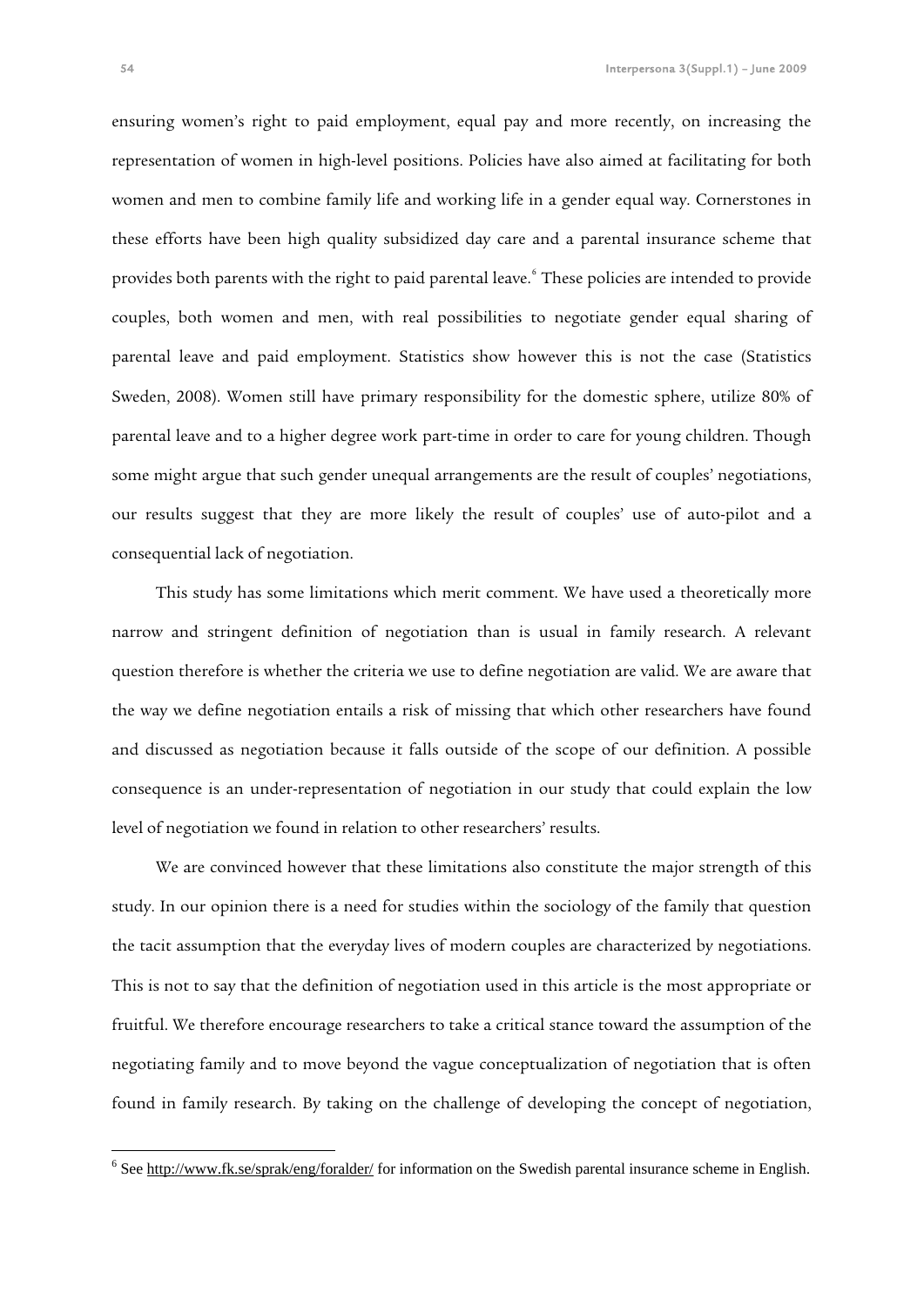future research could find answers to such important questions as, under what circumstances does negotiation occur, in what forms can and does negotiation take, which power resources are relevant in couples' negotiations and if not negotiation, then what?

## References

- Ahrne, G. & Roman, C. (1997). *Hemmet barnen och makten: Förhandlingar om arbete och pengar i familjen* [The home, the children and the power]. Stockholm: Fritzes
- Andenæs, A. (1989). Identitet og sosial endring [Identity and social change]. *Tidskrift for norsk psykologforening, 2, 683-695.*
- Asplund, J. (1987). *Det sociala livets elementära former* [The elementary forms of social life]. Göteborg: Bokförlaget Korpen.
- Bauman, Z. (2003). *Liquid love*. Cambridge: Polity Press.
- Beck, U. (1992). *Risk society*. London: Sage.
- Beck, U. & Beck-Gernsheim, E. (1995). *The normal chaos of love*. Cambridge: Polity Press.
- Bekkengen, L. (2002). *Man får välja om föräldraskap och föräldraledighet i arbetsliv och familjeliv* [Making Choices: Parenthood and Parental Leave in Working Life and Family Life]. Malmö: Liber.
- Berger, P. & Kellner, H. (1974). Marriage and the construction of reality. In R. L. Coser (Ed.), *The family: Its structures and functions*. New York: St. Martin's Press.
- Berk, S.F. (1985). *The gender factory: The apportionment of work in american housholds*. New York: Plenum.
- Björnberg, U. (1997). Swedish dual breadwinner families: Gender, class and policy. In U. Björnberg, & J. Sass (Eds.), *Families with small children in eastern and western Europe*. Ashgate: Aldershot.
- Björnberg, U. & Kollind, A-K. (2003). *Att leva själv tillsammans* [Living alone together]. Malmö: Liber.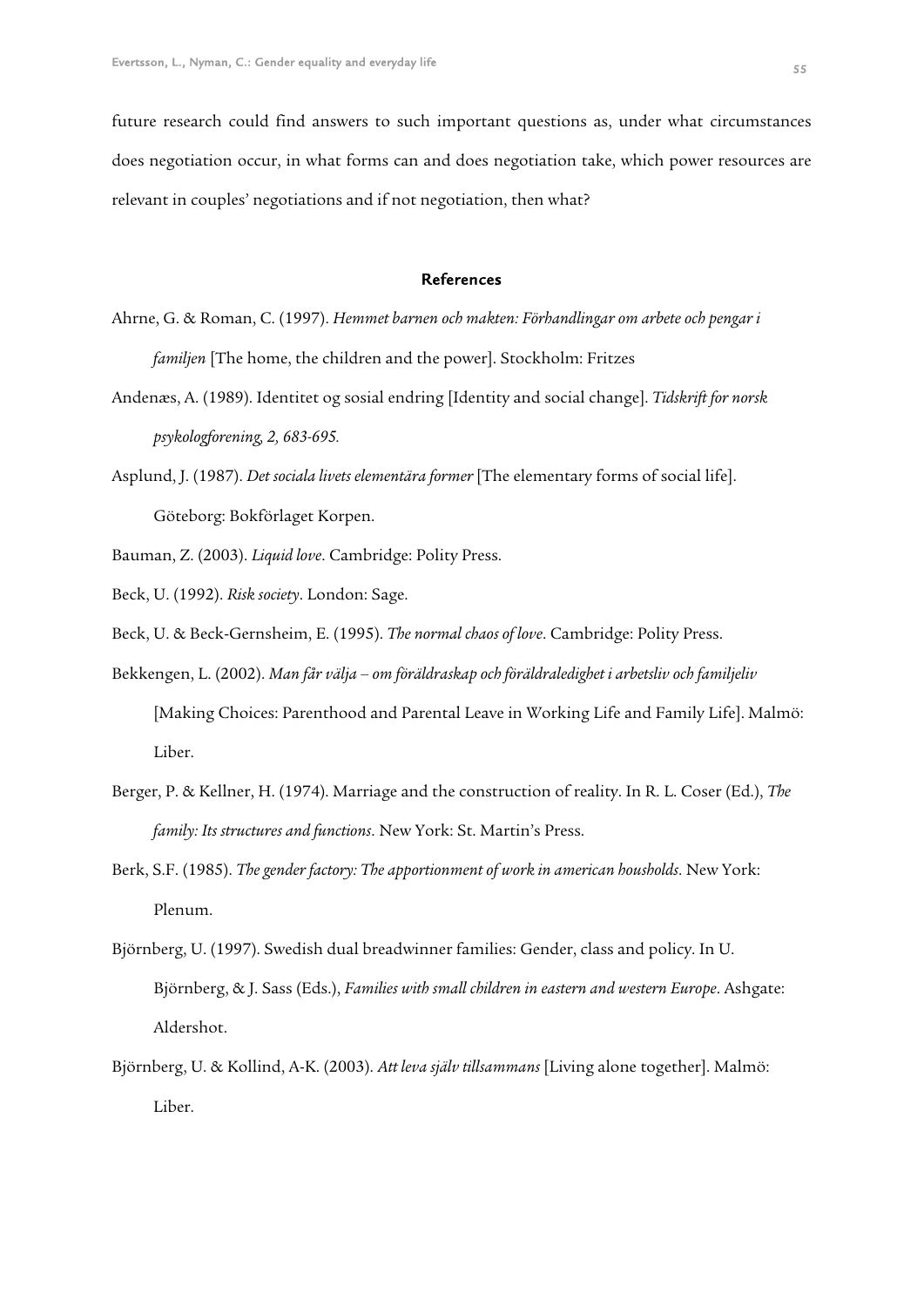- Brandth, B. & Kvande, E. (1991). *Nor likhet blir ulikhet: Foreldres forhandlinger om barneomsorg* [When equality becomes inequality: Parents negotiations about child care]. In R. Haukaa (Ed.), *Nye kvinner, nye menn* [New Women, new men]. Oslo: Ad Notan Gyldendal.
- Bäck-Wiklund, M. & Bergsten, B. (1997). *Det moderna föräldraskapet* [Modern parenthood]. Stockholm: Natur och Kultur.
- Bäck-Wiklund, M. & Johansson, T. (2003). *Nätverksfamiljen* [The network family]. Stockholm: Natur och Kultur.
- Connell, R.W.(1987). *Gender and power*. Cambridge: Polity Press.
- Daly, K. (2002). Time, gender and the negotiation of family schedules. *Symbolic Interaction, 25(3), 323-342.*
- Delphy, C. & Leonard, D. (1992). *Familiar exploitation*. Cambridge: Polity Press.

Devault, M. L. (1991). *Feeding the family.* London: The University of Chicago Press.

- Dryden, C. (1999). *Being married, doing gender: A critical analysis of gender relationships in marriage*. London: Routledge.
- Ellingsæter, A-L. (1998). Dual breadwinner societies: Provider models in the Scandinavian welfare states. *Acta Sociologica, 41 (1), 59-73*.
- Elster, J. (1992). Argumenter och forhandlinger: Om strategisk bruk av kommunikativ atferd [Arguments and negotiations: On the strategic use of communicative behavior]. *Tidskrift for samfunnnsforskning, 33, 115-132.*
- Evertsson, L. & Nyman, C. (2008). Myten om den förhandlande familjen [The myth about the negotiating family]. In A. Grönlund & B. Halleröd (Eds.), *Jämställdhetens pris* [The price of gender equality ]. Umeå: Boréa.
- Fenstermaker, S., West, C. & Zimmerman, D.H. (1991). Gender inequality: New conceptual terrain. In R. L. Blumberg (Ed.), *Gender, family and economy: The triple overlap*. London: Sage.
- Finch, J. (1989). *Family obligation and social change*. Cambridge: Cambridge Polity Press.

Finch, J. & Mason, J. (1993). *Negotiating family responsibilities*. London: Tavistock/Routledge.

Gherardi, S. (1994). The gender we think, the gender we do in our everyday organizational lives. *Human Relations, 6, 591-610.*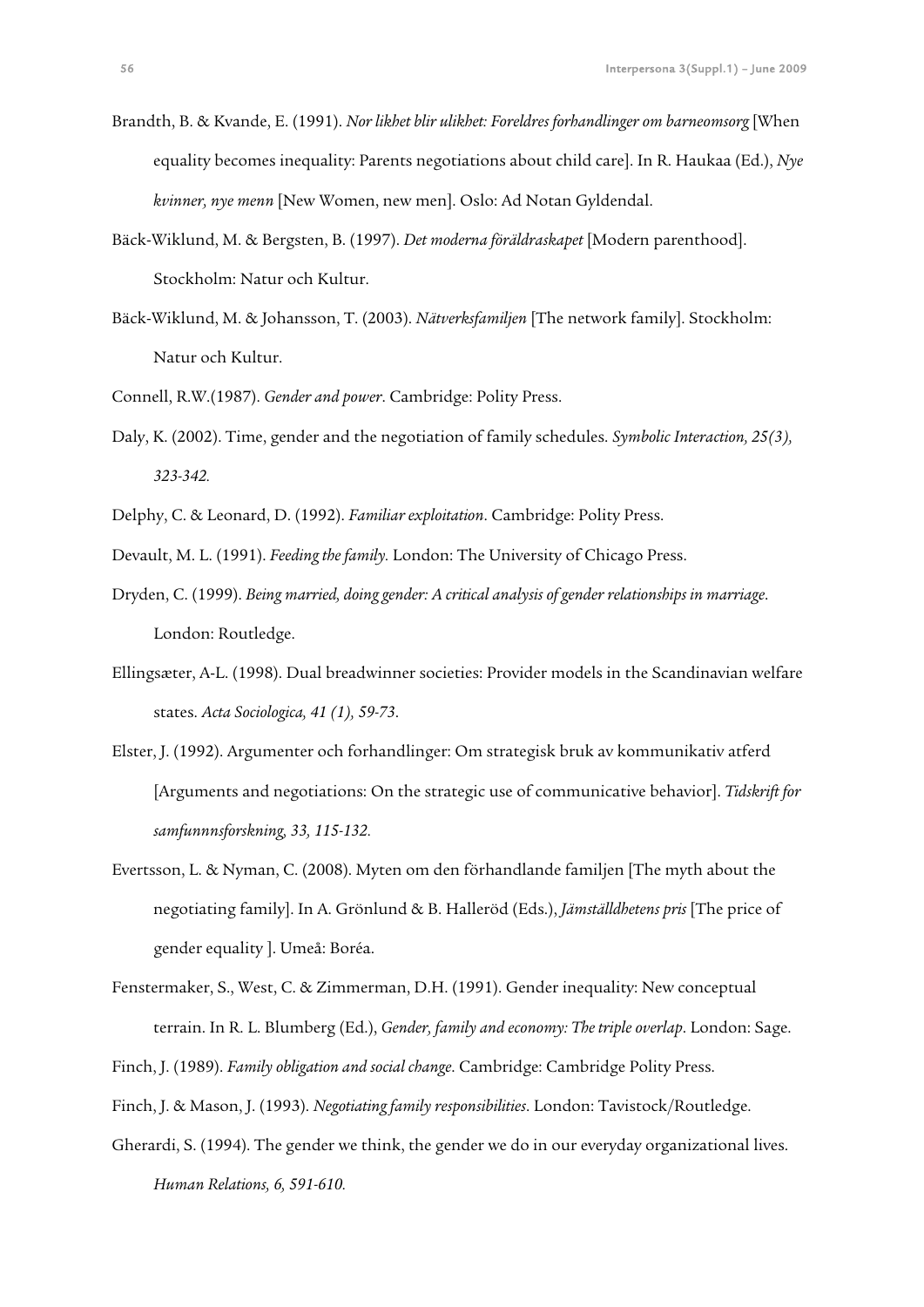Gherardi, S. (1995). *Gender, symbolism and organizational cultures*. London: Sage

- Giddens, A. (1991). *Modernity and self-identity: Self and society in the late modern age.* Cambrige: Polity Press
- Giddens, A. (1992). *The transformation of intimacy*. Cambridge: Polity Press.
- Glaser, B. (1978). *Theoretical sensitivity: advances in the methodology of grounded theory*. Mill Valley, CA: Sociology Press.
- Gullestad, M. (1984). *Kitchen table society: A case study of the family, life and friendships of young workingclass mothers in urban Norway*. New York: Columbia University Press,
- Haavind, H. (1982). Makt og kjaerlighet i ekteskapet [Power and love in marrige]. In R. Haukaa, M. Hoel & H. Haavind (Eds.), *Kvinneforskning, bidrag till samfunnsteori* [Gender research: A contribution to social sciences]. Oslo: Universitetsforlaget.
- Haavind, H. (1984). Love and Power in Marriage. In H. Holter, (Ed), *Patriarchy in a welfare society*. Oslo: Universitetsförlaget.
- Halleröd, B., Diaz, C. & Stocks, J. (2007). In J. Stocks, C. Diaz, & B. Halleröd (Eds.), *Modern couples sharing money, sharing life*. New York: Palgrave Macmillan.

Holmberg, C. (1993). *Det kallas kärlek* [It's called love]. Göteborg: Anamma.

- Holstein, J.A. & Gubrium, J.F. (1997). Active interviewing. In D. Silverman (ed.), *Qualitative research: theory, method and practice*. London: Sage.
- Joffe, H. (1999). *Risk and 'the Other'*. Cambridge: Cambridge University Press.
- Johansson, R. (1997). *Organisationer emellan: Om förhandlingar, makt och handlingsutrymme* [Between organizations: Negotiations, power and room to maneouvre]. Lund: Studentlitteratur.
- Krüger**,** H-H. & Buchner, P. (1994). The family culture of negotiation. A result of changing parentchild relationships. *The European Journal of Social Sciences, 7(1), 29-41*.
- Lampard, R. & Peggs, K. (2007). *Identity and repartnering after separation*. New York: Palgrave Macmillan.
- Lewis, J. (1992). Gender and the development of welfare regimes. *European Journal of Social Policy, 2, 159-173.*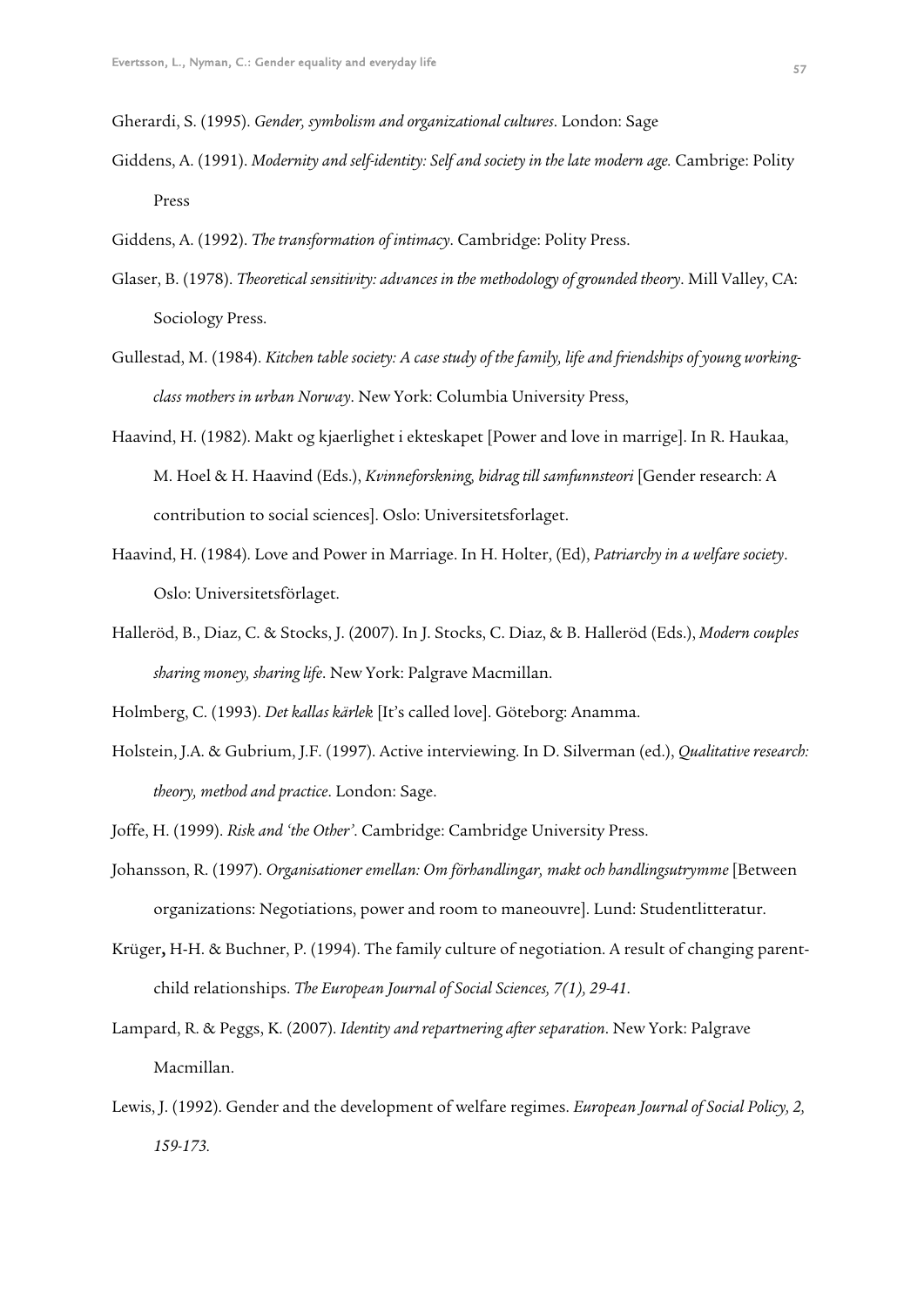- Magnusson, E. (2006). *Hon, han och hemmet: Genuspsykologiska perspektiv på vardagslivet i nordiska barnfamiljer* [She, he and the home: Gender psychological perspectives on the everyday life of Nordic families]. Stockholm: Natur och Kultur.
- Magnusson, E. (2008). The rhetoric of inequality: Nordic women and men argue against sharing housework. *Nora*, 16 (2), 79-95.
- Mauthner, N.S. & Doucet, A. (2003). Reflexive accounts and accounts of reflexivity in qualitative data analysis. *Sociology, 37 (3), 413-431.*
- Nordenmark, M. & Nyman, C. (2003). Fair or unfair? Perceived fairness of household division of labour and gender equality among women and men. *European Journal of Women's Studies, 10 (2), 181-209.*
- Nyman, C. (1999). Gender equality in 'the most equal country in the world'? Money and marriage in Sweden. *The Sociological Review, 47 (4), 766-793*.
- Nyman, C. (2002). *Mine yours or ours? Sharing in Swedish couples*. Doctoral theses at the Department of Sociology, Umeå University, no. 24, Umeå University.
- Nyman, C. & Evertsson, L. (2005). Difficultés liées à la négociation dans la recherche sur la famille: un regard sur l'organisation financière des couples suédois [The problematic use of negotiation in family research: a look at financial organization in Swedish couples]. *Enfances, Familles, Générations, no. 2.* Retrieved January 7, 2009, from http://www.erudit.org/revue/efg/2005/v/n2/index.html
- Roman, C. & Vogler, C. (1999). Managing money in British and Swedish households'. *European Societies,1(3), 419-456.*

Roman, C. (2004). *Familjen i det moderna* [The family in modernity]. Stockholm: Liber.

- Røthing, Å. (2004). *Parforhold: Idealer, forhandlinger, strategier* [Couple relationships: Ideals, negotiations and strategies]. Oslo: Gyldendal Akademisk.
- Sartori, G. (1991). Comparing and miscomparing. *Journal of Theoretical Politics, 3 (3), 243-257.*
- Schütz, A. (1962). *Collected papers I: The problem of social reality*. The Hague: Maurice Natanson, Phaenomenologica.